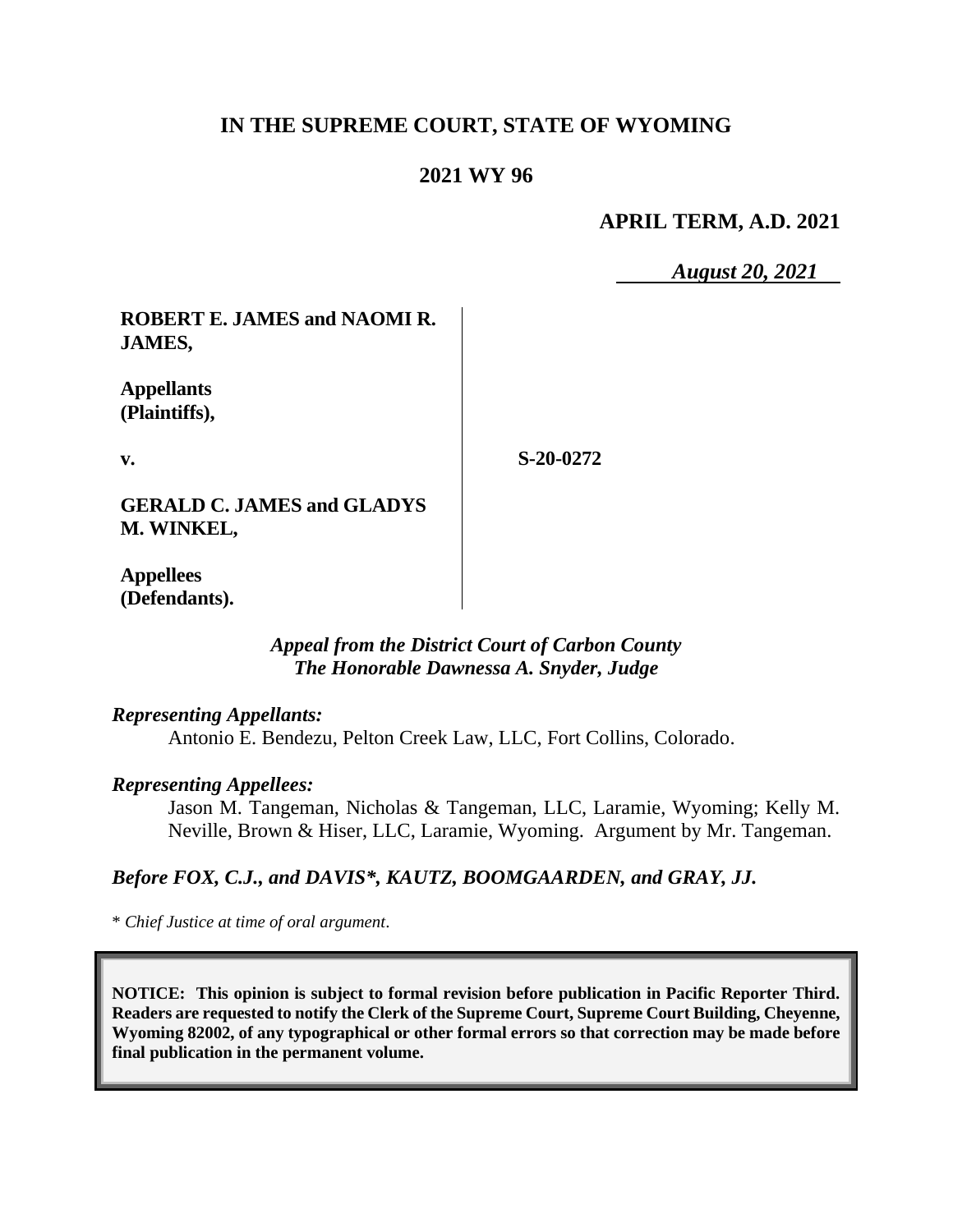# **DAVIS**, **Justice**.

[¶1] Plaintiffs Robert and Naomi James filed a complaint asserting multiple claims against Defendants Gladys Winkel and Gerald James, including a claim to quiet title to real property located in Saratoga, Wyoming. Defendant James answered and counterclaimed for ejectment of Plaintiffs from the property, trespass damages, and a declaratory judgment quieting title in his favor. Defendant Winkel answered separately and counterclaimed for a declaratory judgment quieting title in Defendant James' favor.

[¶2] On cross-motions for summary judgment, the district court denied Plaintiffs' motion for partial summary judgment. Plaintiffs' motion asserted the doctrine of equitable conversion as a basis to quiet title in their favor, and the court denied it on the ground that Plaintiffs failed to timely plead a claim for relief under the doctrine. The court granted summary judgment to Defendant James on his quiet title claim, and it granted both Defendants summary judgment on Plaintiffs' remaining claims. It thereafter held a trial on Defendant James' damages and entered a judgment and order awarding damages.

[¶3] Plaintiffs appeal the summary judgment rulings on their claims for equitable conversion, specific performance, breach of contract, breach of the implied covenant of good faith and fair dealing, and promissory estoppel. We affirm.

# **ISSUES**

[¶4] The dispositive issues on appeal are:

1. Did the district court err in ruling on summary judgment that Plaintiffs could not maintain a claim for equitable conversion because they failed to timely plead it?

2. Did genuine issues of material fact preclude the district court's grant of summary judgment to Defendants on Plaintiffs' claims for specific performance, breach of contract, breach of the implied covenant of good faith and fair dealing, and promissory estoppel?

# **FACTS**

[¶5] In 2015, Gladys Winkel and Marie Tatum listed property that they owned as joint tenants with rights of survivorship for sale. The property was located in Saratoga, Wyoming, and consisted of fourteen lots and several buildings, including seven houses.

[¶6] Plaintiffs Robert and Naomi James wanted to purchase the property, and they asked Robert's father, Defendant Gerald James, to find out the lowest price Ms. Winkel and Ms.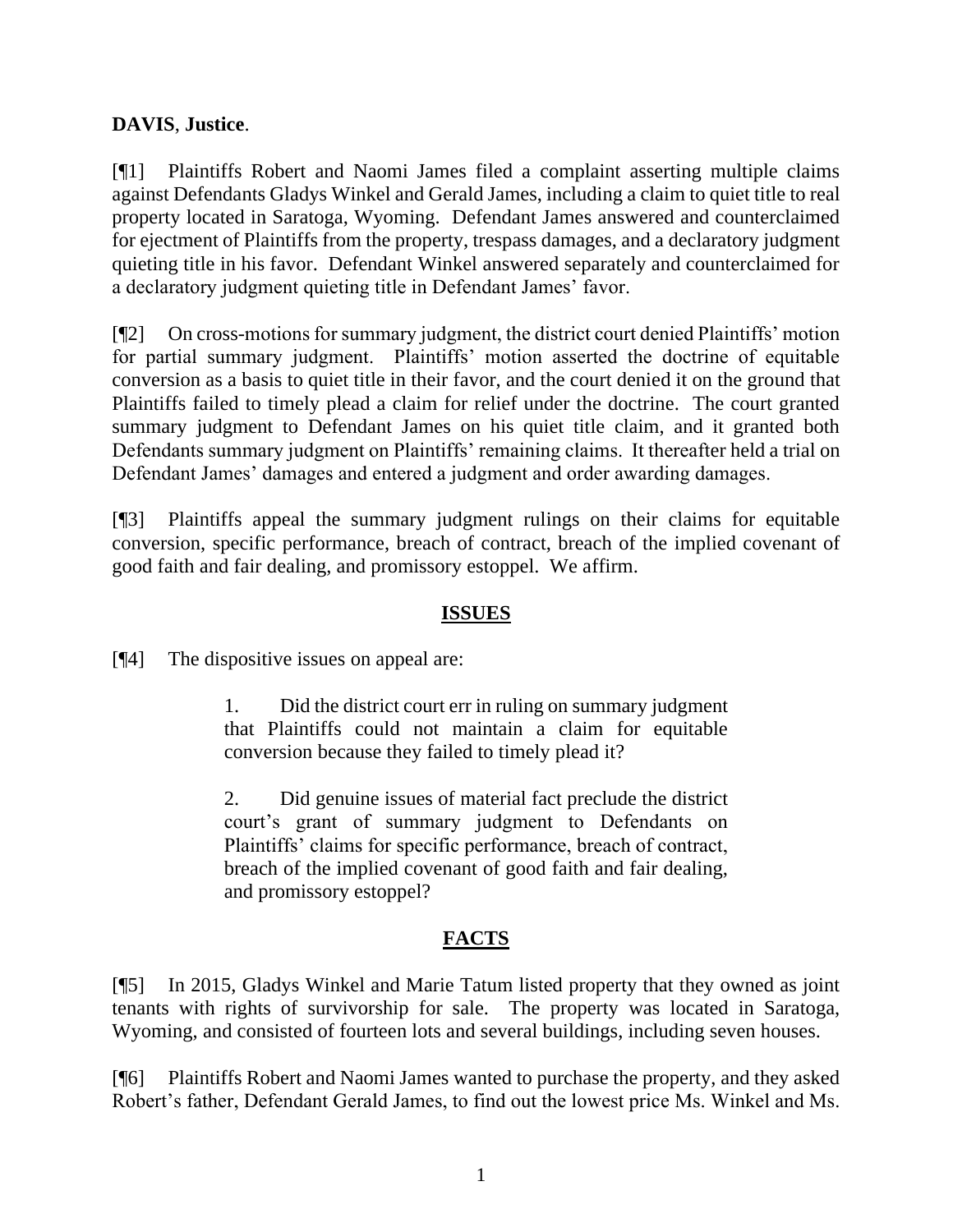Tatum would accept for it.<sup>1</sup> Gerald had known Ms. Winkel and Ms. Tatum for years and agreed to do so. Robert and Naomi thereafter made an offer on the property, and when they were unable to obtain financing, Ms. Winkel and Ms. Tatum agreed to sell the property to them by contract for deed.

[¶7] On November 27, 2015, Ms. Winkel and Ms. Tatum entered into the contract for deed with Robert and Naomi, and notice of the contract was recorded on December 29, 2015.<sup>2</sup> The contract for deed set a purchase price of \$220,000, and it required no down payment or payment of interest, but it did require a lump-sum payment of \$40,000 upon the sale of other real property Robert and Naomi owned. The following provisions are relevant to this dispute:

### PURCHASE PRICE AND TERMS

The purchase price of the property shall be \$220,000 (Two Hundred and Twenty Thousand). The purchaser does hereby agree to pay to the order of the Seller the sum of \$40,000 (Forty Thousand) upon the sale of the property they own at 805 Rochester, Saratoga, Wyoming. The purchasers' property will remain for sale on the real estate market until sold. The balance of \$180,000 (One Hundred and Eighty Thousand) being due and payable as follows:

Balance payable in 180 monthly installments of \$1000 Dollars (One Thousand) each, with the first installment being due and payable on the 1st day of January, 2016 and a like payment on the first day of each month thereafter until the  $1<sup>st</sup>$  day of December, 2030, when the final payment shall be due. No interest.

\* \* \* \*

#### 4. **SECURITY**

This contract shall stand as security of the payment of the obligations of the Purchaser.

<sup>&</sup>lt;sup>1</sup> Because Plaintiffs and Defendant James share the same last name, we refer to them herein by their first names.

<sup>&</sup>lt;sup>2</sup> Gerald and another individual by the name of Dave Quitter drafted the contract for deed. It is not clear from the record what Mr. Quitter's relationship is to the parties.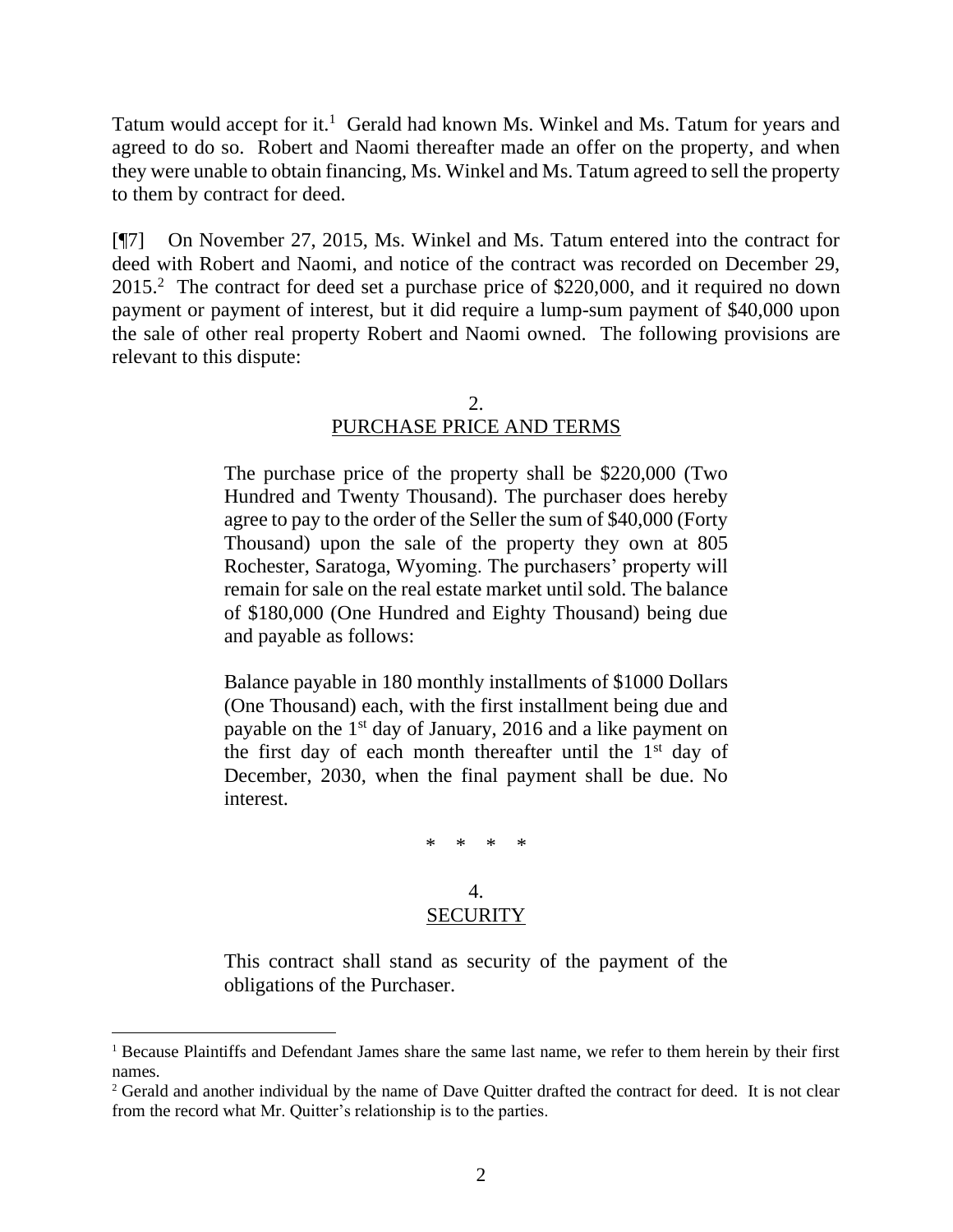#### 5. MAINTENANCE OF IMPROVEMENTS

All improvements on the property, including, but not limited to, buildings, trees or other improvements now on the premises, or hereafter made or placed thereon, shall be a part of the security for the performance of this contract and shall no[t] be removed therefrom. Purchaser shall not commit, or suffer any other person to commit, any waste or damage to said premises or the appurtenances and shall keep the premises and all improvements in as good condition as they are now.

\* \* \* \*

### 7. POSSESSION OF PROPERTY

Purchaser shall take possession of the property and all improvements thereon upon the execution of this contract [a]nd shall continue in the peaceful enjoyment of the property so long as all payments due under the terms of this contract are timely made. Purchaser agrees to keep the property in a good state of repair and in the event of termination of this contract, purchaser agrees to return the property to the seller in substantially the same condition as it now exists, ordinary wear and tear excepted. Seller reserves the right to inspect the property at any time with notice to the Purchaser.

#### 8. TAXES, INSURANCE AND ASSESSMENTS

Purchaser shall pay all taxes and assessments levied against the property. Purchaser shall be solely responsible for obtaining any insurances.

### 9.

### DEFAULT

If the purchaser shall fail to perform any of the covenants or conditions contained in this contract on or before the date on which the performance is required, the Seller shall give the Purchaser notice of default or performance, stating the Purchaser is allowed 30 days from the date of the Notice to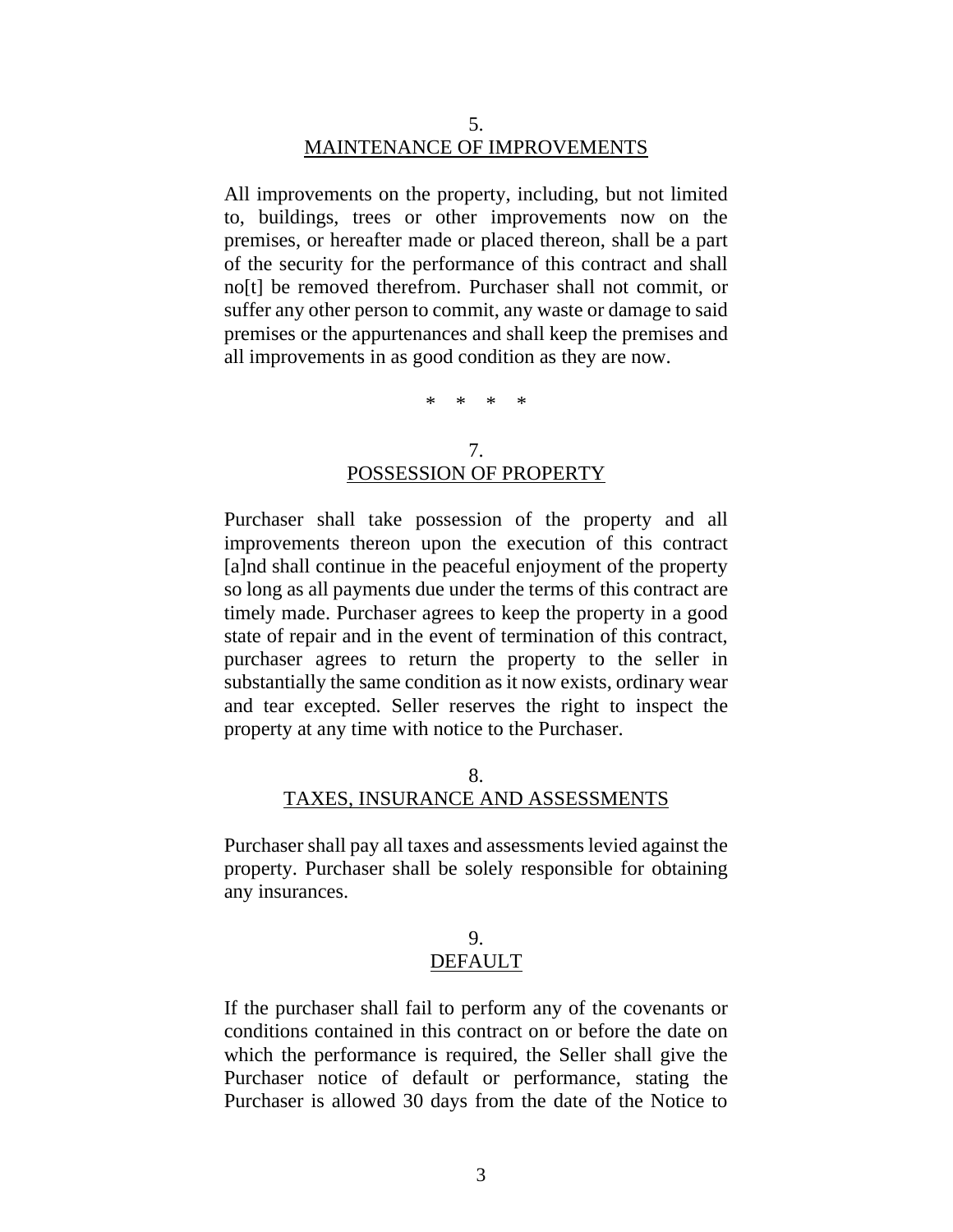cure the default or performance. In the event the default or failure of performance is not cured within the 30 (thirty) day time period, then Seller shall have the following remedy, in the discretion of seller:

Give the Purchaser a written notice specifying the failure to cure the default and informing the Purchaser that if the default continues for a period of an additional 30 (thirty) days after service of the notice of failure to cure, that without further notice, this contract shall stand cancelled and seller may regain possession of the property as provided herein.

In the event of default and termination of the contract by seller, Purchaser shall forfeit any and all payments made under the terms of this contract including taxes and assessments as liquidated.

The parties expressly agree that in the event of default not cured by the Purchaser and termination of this agreement, and Purchaser fails to vacate the premises, Seller shall have the right to obtain possession by appropriate court action.

#### 10.

### DEED AND EVIDENCE OF TITLE

Upon total payment of the purchase price, Seller agrees to deliver to Purchaser a Warranty Deed to the subject property, a[t] Sellers [sic] expense, free and clear of any liens or encumbrances other than taxes and assessments for the current year. Title insurance on the subject property will be provided by the Seller at this time.

\* \* \* \*

### 14. **CONVEYANCE**

The seller reserves the right to convey, his or her interest in the above described land and such conveyance hereof shall be subject to the terms of this agreement.

#### 15. ENTIRE AGREEMENT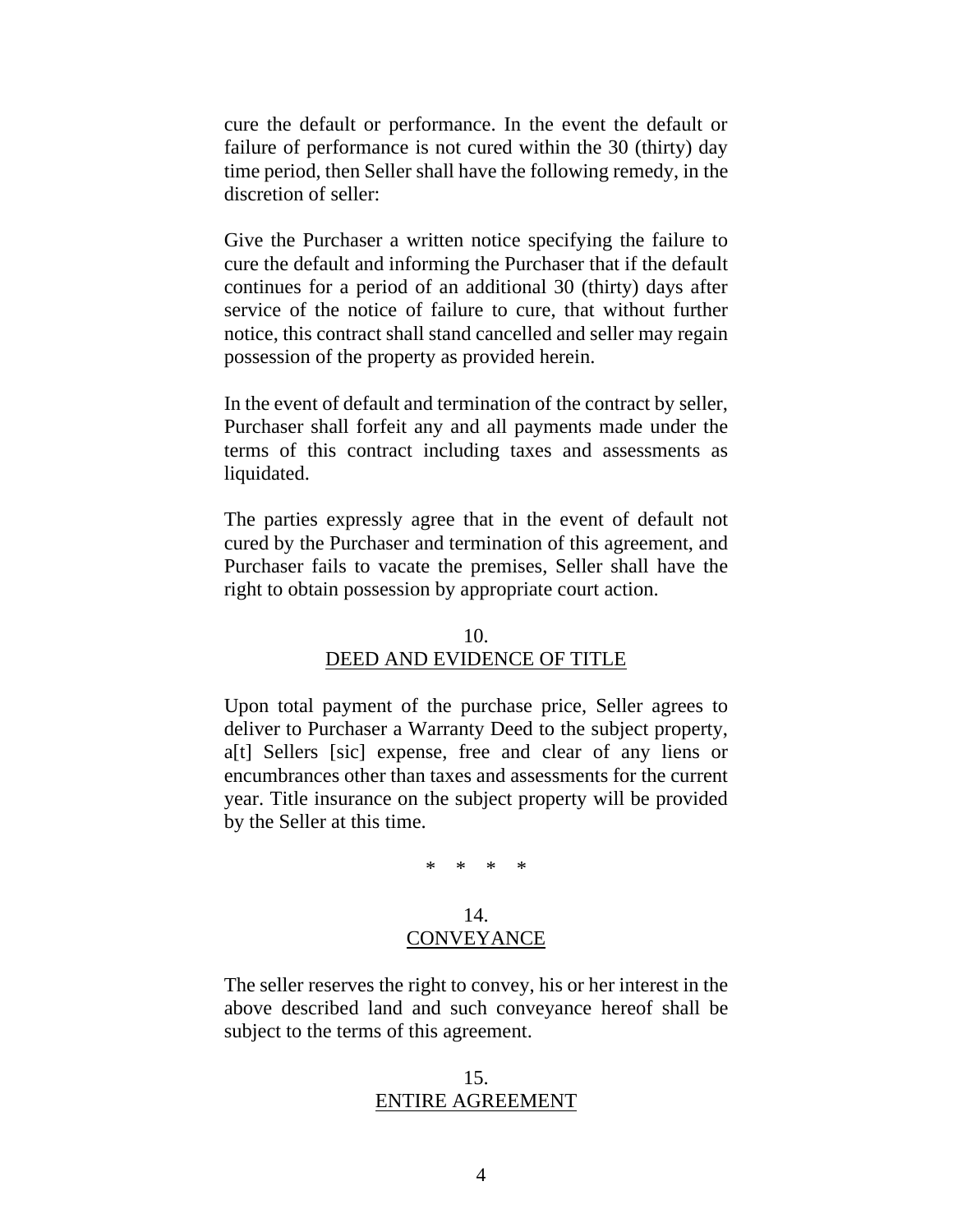This agreement embodies and constitutes the entire understanding between the parties with respect to the transactions contemplated herein. All prior or contemporaneous agreements, understandings, representations, oral or written, are merged into this Agreement.

### 16. AMENDMENT – WAIVERS

This agreement shall not be modified, or amended except by an instrument in writing signed by all parties.

[¶8] On September 14, 2018, Marie Tatum passed away, and Ms. Winkel recorded an affidavit of survivorship to terminate the joint tenancy, which caused legal title to vest in her alone. Robert and Naomi thereafter continued to make their required \$1,000 per month payments and did so through early April 2019. As of the April 2019 monthly payment, they had paid \$40,000 toward the property's purchase.

[¶9] In April 2019, Robert and Naomi's other property sold, and on April 22, Robert and Naomi delivered a check to Ms. Winkel in the amount of \$40,000 to satisfy the lump-sum payment required under the contract for deed. The parties disagree as to their conversations concerning that lump-sum payment.

[¶10] Naomi attested that in a conversation in early April 2019, Ms. Winkel told her that once she received the \$40,000 lump-sum payment, she did not want any further payments and would deed the property to Robert and Naomi. Robert attested that Ms. Winkel told him essentially the same thing in early April, and again on April 22 when they delivered the lump-sum payment.

[¶11] Ms. Winkel denied that she ever told Robert and Naomi that she was gifting them the entire remaining \$140,000 balance of the purchase price. She attested:

> I informed [Naomi] that I intended to gift Plaintiffs a credit of \$30,000 towards the balance owed under the Contract for Deed and have the remaining balance of \$110,000 paid to Defendant Gerald James, his brother, and a friend as a gift to these three individuals. I wanted to make this gift to the three individuals in memory of service they gave to Marie Tatum and also so my daughter did not have to deal with Plaintiffs after my passing.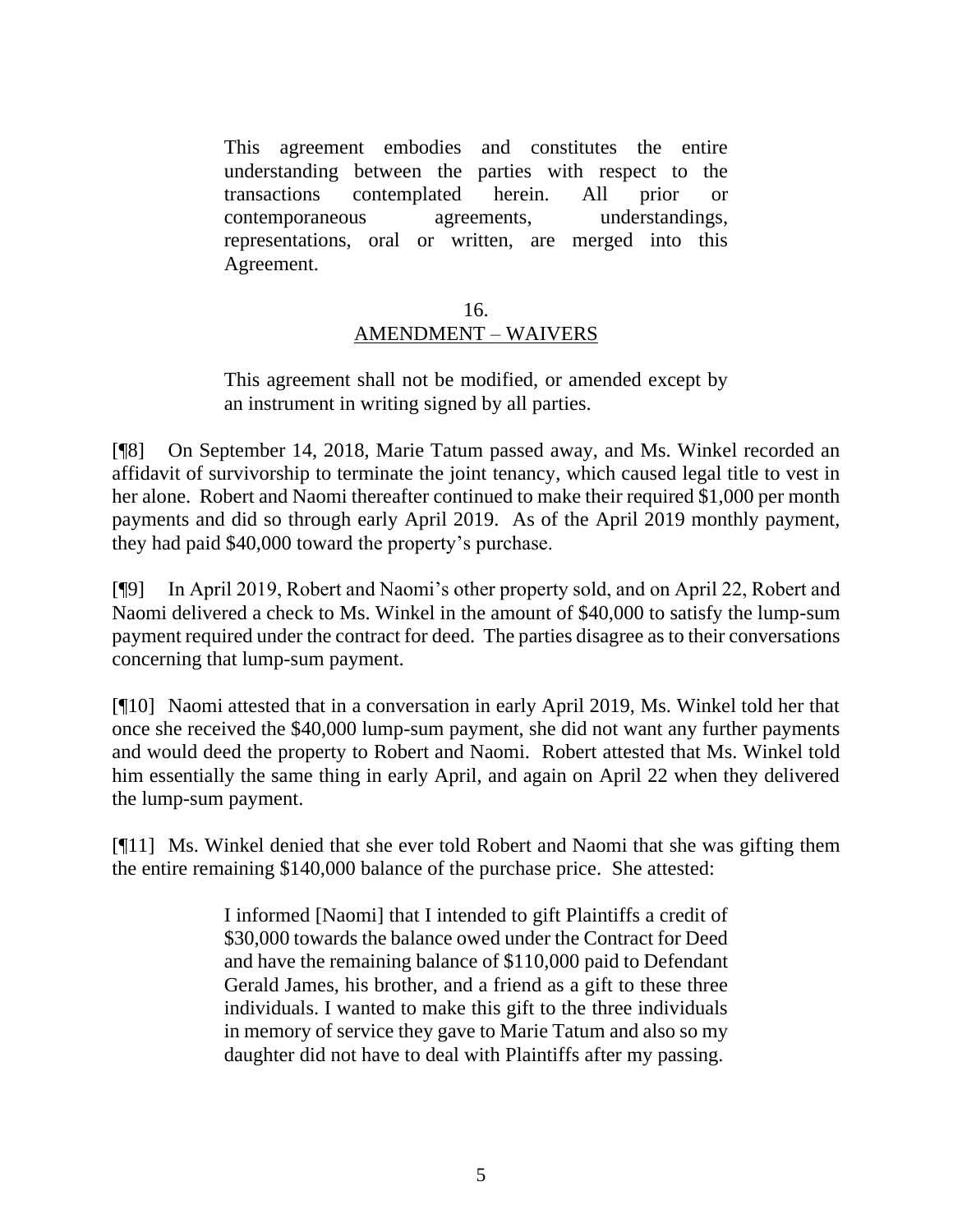[¶12] On May 3, 2019, Ms. Winkel executed a quitclaim deed that conveyed her interest in the property to Gerald. Robert and Naomi made no further payments under the contract for deed to either Gerald or Ms. Winkel.

[¶13] On September 30, 2019, Robert and Naomi filed a complaint against Gerald and Ms. Winkel. The complaint alleged that Ms. Winkel agreed to modify the contract for deed to require no further payments after Robert and Naomi made the \$40,000 lump-sum payment, and that the modification was evidenced by Ms. Winkel's writing of the word "Final" on her carbon copy of the April 22, 2019 receipt for the balloon payment. Along with other relief, the complaint sought to quiet title to the property in Robert and Naomi's favor, a declaration that the contract for deed had been amended to forgive the \$140,000 balance remaining after Robert and Naomi made the required lump-sum payment, and an order directing Ms. Winkel or Gerald to provide them a warranty deed to the property.<sup>3</sup>

[¶14] On October 18, 2019, Robert and Naomi were sent a notice of default signed by attorneys for both Gerald and Ms. Winkel. The notice advised them that they were six months in arrears on payments under the contract for deed and of their right to cure their default by submitting a payment of \$6,000 by November 19, 2019. It further advised that if they failed to cure the default, Gerald would exercise his rights under the contract for deed.

[¶15] On November 25, 2019, Gerald filed an answer and counterclaim. Through his counterclaims he sought ejectment of Plaintiffs from the property, damages for intentional trespass, a judgment declaring the contract for deed cancelled due to the default and all monies paid thereunder treated as liquidated damages, and a judgment quieting title in his favor.

[¶16] On December 4, 2019, Ms. Winkel filed her answer and counterclaim. Through her counterclaim, she sought declaratory relief identical to that sought by Gerald.

[¶17] On June 22, 2020, the parties filed cross-motions for summary judgment. Plaintiffs sought partial summary judgment based on the doctrine of equitable conversion. They asserted that the contract for deed was not an installment land contract but was instead a conveyance with a mortgage back, and that under the doctrine, legal title to the property vested in Plaintiffs upon execution of the contract for deed. That being the case, they argued, Ms. Winkel did not have legal title to quitclaim to Gerald, and they were entitled to summary judgment on the quiet title claim and Gerald's counterclaims for ejectment and trespass.

<sup>&</sup>lt;sup>3</sup> The complaint also asserted claims against Ms. Winkel for: breach of contract; breach of fiduciary duty; breach of the implied covenant of good faith and fair dealing; promissory estoppel; and fraud. Against Gerald, the complaint asserted claims for: breach of fiduciary duty; tortious interference with a contract or business expectancy; and breach of contract.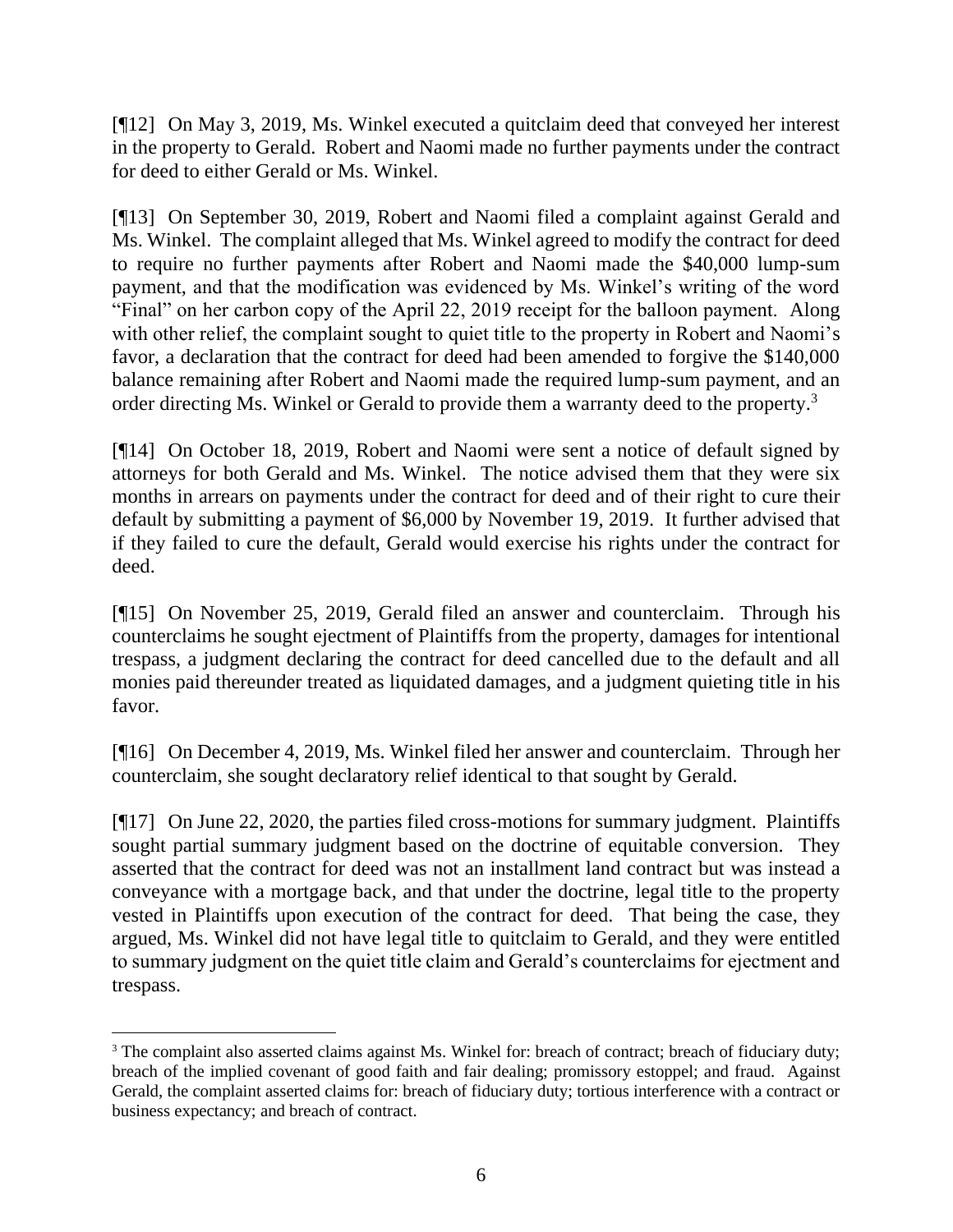[¶18] Defendants jointly moved for summary judgment on all claims and counterclaims. In opposition to Plaintiffs' motion, they responded to the merits of Plaintiffs' equitable conversion claim, but also argued that the claim should not be considered because Plaintiffs failed to plead it.

[¶19] On August 17, 2020, the district court issued an order on the cross-motions for summary judgment. The court denied Plaintiffs' motion on the ground that they had failed to plead equitable conversion as required by W.R.C.P. 8. It further ruled:

> Additionally, Rule 15 of the Wyoming Rules of Civil Procedure sets forth the procedures and timelines for amended and supplemental pleadings. In the present matter, there is no indication in the record of Plaintiffs filing an amended complaint nor seeking leaving of the court to amend their claims or defenses to include a theory of equitable conversion. As such, the Court finds Plaintiffs' claim/defense of equitable conversion/equitable mortgage untimely.

[¶20] The district court granted Defendants' motion for summary judgment on all of Plaintiffs' claims, and on Defendants' ejectment and quiet title claims. It denied summary judgment on Gerald's claim for damages because it found "material issues of fact regarding Plaintiffs' failure to vacate the Property after proper notice." With respect to its ruling in favor of Defendants on Plaintiffs' claims, the court made numerous findings, but the only one relevant to Plaintiffs' appeal was its finding that the contract for deed was not modified to forgive the \$140,000 balance remaining after Plaintiffs made their \$40,000 lump-sum payment.

[¶21] On August 25, 2020, the district court held a bench trial on Gerald's damages claim, and on September 16, 2020, it issued its judgment and order. The court awarded Gerald \$6,000 in damages for Plaintiffs' failure to make monthly payments under the contract for deed for the months of May 2019 through October 2019, and \$18,000 for the nine months Plaintiffs refused to vacate the property and were hold-over tenants. Plaintiffs timely appealed to this Court.

# **STANDARD OF REVIEW**

[¶22] Plaintiffs do not appeal the damages award and instead appeal only the district court's summary judgment ruling on their claims for equitable conversion, specific performance, breach of contract, breach of the implied covenant of good faith and fair dealing, and promissory estoppel. "When the parties file cross-motions for summary judgment and the district court issues a decision completely resolving the case by granting summary judgment to one party and denying the other's motion, we review both aspects of the district court's order." *Gowdy v. Cook*, 2020 WY 3, ¶ 23, 455 P.3d 1201, 1207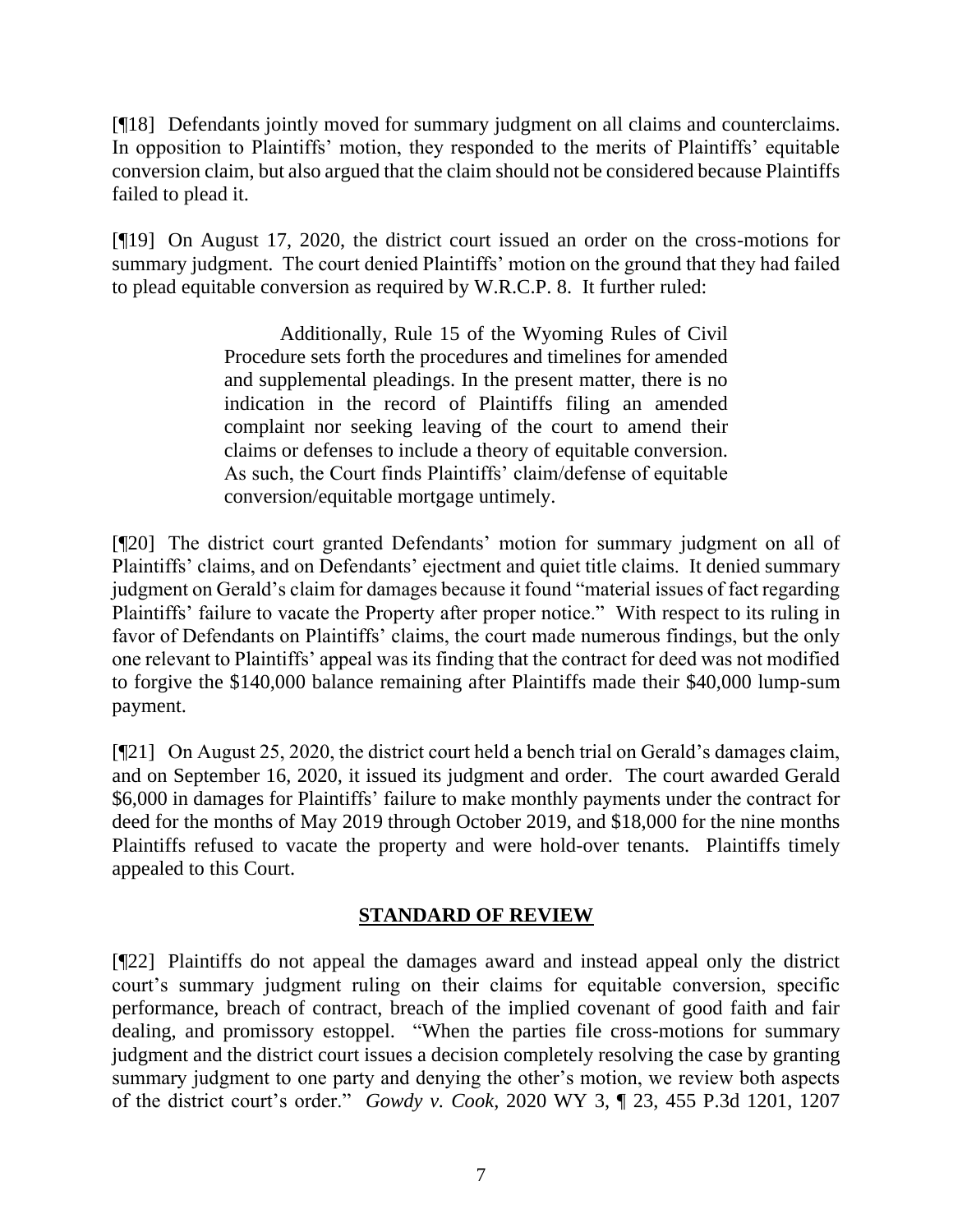(Wyo. 2020) (citing *Dowell v. Dowell* (*[In re Mark E. Dowell Irrevocable Trust](http://www.westlaw.com/Link/Document/FullText?findType=Y&serNum=2029423340&pubNum=0004645&originatingDoc=Icb137c10326c11eaa49a848616f1a2d2&refType=RP&fi=co_pp_sp_4645_360&originationContext=document&vr=3.0&rs=cblt1.0&transitionType=DocumentItem&contextData=(sc.UserEnteredCitation)#co_pp_sp_4645_360)*), 2012 WY [154, ¶ 16, 290 P.3d 357, 360 \(Wyo. 2012\)\)](http://www.westlaw.com/Link/Document/FullText?findType=Y&serNum=2029423340&pubNum=0004645&originatingDoc=Icb137c10326c11eaa49a848616f1a2d2&refType=RP&fi=co_pp_sp_4645_360&originationContext=document&vr=3.0&rs=cblt1.0&transitionType=DocumentItem&contextData=(sc.UserEnteredCitation)#co_pp_sp_4645_360). Because the district court's summary judgment ruling resolved all of Plaintiffs' claims, and none of those claims were tried on the merits, we review both its rulings denying Plaintiffs' motion and granting Defendants' motion.

[¶23] We review a district court's ruling on summary judgment de novo and may affirm on any legal ground appearing in the record. *Burns v. Sam*, 2021 WY 10, ¶ 7, 479 P.3d 741, 743 (Wyo. 2021) (citing *[Bear Peak Res., LLC v. Peak Powder River Res.](http://www.westlaw.com/Link/Document/FullText?findType=Y&serNum=2042878668&pubNum=0004645&originatingDoc=Ic4f0aa905c3911eb94d5d4e51cfa3c85&refType=RP&fi=co_pp_sp_4645_1040&originationContext=document&vr=3.0&rs=cblt1.0&transitionType=DocumentItem&contextData=(sc.Search)#co_pp_sp_4645_1040)*, LLC, 2017 [WY 124, ¶ 10, 403 P.3d 1033, 1040 \(Wyo. 2017\)\)](http://www.westlaw.com/Link/Document/FullText?findType=Y&serNum=2042878668&pubNum=0004645&originatingDoc=Ic4f0aa905c3911eb94d5d4e51cfa3c85&refType=RP&fi=co_pp_sp_4645_1040&originationContext=document&vr=3.0&rs=cblt1.0&transitionType=DocumentItem&contextData=(sc.Search)#co_pp_sp_4645_1040).

> We review a district court's order granting summary judgment de novo and afford no deference to the district court's ruling. *Thornock v. PacifiCorp*[, 2016 WY 93, ¶ 10, 379 P.3d 175, 179](http://www.westlaw.com/Link/Document/FullText?findType=Y&serNum=2039785923&pubNum=0004645&originatingDoc=I74df7050208d11ebaf4a97db80ef4b04&refType=RP&fi=co_pp_sp_4645_179&originationContext=document&vr=3.0&rs=cblt1.0&transitionType=DocumentItem&contextData=(sc.Search)#co_pp_sp_4645_179)  [\(Wyo. 2016\).](http://www.westlaw.com/Link/Document/FullText?findType=Y&serNum=2039785923&pubNum=0004645&originatingDoc=I74df7050208d11ebaf4a97db80ef4b04&refType=RP&fi=co_pp_sp_4645_179&originationContext=document&vr=3.0&rs=cblt1.0&transitionType=DocumentItem&contextData=(sc.Search)#co_pp_sp_4645_179) This Court reviews the same materials and uses the same legal standard as the district court. *[Id](http://www.westlaw.com/Link/Document/FullText?findType=Y&serNum=2039785923&pubNum=0006431&originatingDoc=I74df7050208d11ebaf4a97db80ef4b04&refType=RP&originationContext=document&vr=3.0&rs=cblt1.0&transitionType=DocumentItem&contextData=(sc.Search))*. The record is assessed from the vantage point most favorable to the party opposing the motion ..., and we give a party opposing summary judgment the benefit of all favorable inferences that may fairly be drawn from the record. *[Id](http://www.westlaw.com/Link/Document/FullText?findType=Y&serNum=2039785923&pubNum=0006431&originatingDoc=I74df7050208d11ebaf4a97db80ef4b04&refType=RP&originationContext=document&vr=3.0&rs=cblt1.0&transitionType=DocumentItem&contextData=(sc.Search))*. A material fact is one that would have the effect of establishing or refuting an essential element of the cause of action or defense asserted by the parties. *[Id](http://www.westlaw.com/Link/Document/FullText?findType=Y&serNum=2039785923&pubNum=0006431&originatingDoc=I74df7050208d11ebaf4a97db80ef4b04&refType=RP&originationContext=document&vr=3.0&rs=cblt1.0&transitionType=DocumentItem&contextData=(sc.Search))*.

*Candelaria v. Karandikar*, 2020 WY 140, ¶ 11, 475 P.3d 548, 551 (Wyo. 2020) (quoting *Varela v. Goshen Cnty. Fairgrounds*[, 2020 WY 124, ¶ 12, 472 P.3d 1047, 1052 \(Wyo.](http://www.westlaw.com/Link/Document/FullText?findType=Y&serNum=2051923860&pubNum=0004645&originatingDoc=I74df7050208d11ebaf4a97db80ef4b04&refType=RP&fi=co_pp_sp_4645_1052&originationContext=document&vr=3.0&rs=cblt1.0&transitionType=DocumentItem&contextData=(sc.Search)#co_pp_sp_4645_1052)  [2020\)\)](http://www.westlaw.com/Link/Document/FullText?findType=Y&serNum=2051923860&pubNum=0004645&originatingDoc=I74df7050208d11ebaf4a97db80ef4b04&refType=RP&fi=co_pp_sp_4645_1052&originationContext=document&vr=3.0&rs=cblt1.0&transitionType=DocumentItem&contextData=(sc.Search)#co_pp_sp_4645_1052).

[¶24] Concerning summary judgment rulings based on the pleadings, we have said:

Summary judgments are often used when a claim is barred for failing to comply with procedural requirements. *See*, *e.g.*, *[Case](http://www.westlaw.com/Link/Document/FullText?findType=Y&serNum=2029863505&pubNum=0004645&originatingDoc=I85a589497e1811e39ac8bab74931929c&refType=RP&originationContext=document&vr=3.0&rs=cblt1.0&transitionType=DocumentItem&contextData=(sc.Default))  v. Sink & Rise, Inc.*[, 2013 WY 19, 297 P.3d 762 \(Wyo.](http://www.westlaw.com/Link/Document/FullText?findType=Y&serNum=2029863505&pubNum=0004645&originatingDoc=I85a589497e1811e39ac8bab74931929c&refType=RP&originationContext=document&vr=3.0&rs=cblt1.0&transitionType=DocumentItem&contextData=(sc.Default)) 2013) and *[Sandstrom v. Sandstrom](http://www.westlaw.com/Link/Document/FullText?findType=Y&serNum=1994224952&pubNum=0000661&originatingDoc=I85a589497e1811e39ac8bab74931929c&refType=RP&originationContext=document&vr=3.0&rs=cblt1.0&transitionType=DocumentItem&contextData=(sc.Default))*, 884 P.2d 968 (Wyo. 1994) (affirming summary judgments dismissing claims because of the appellants' failures to respond to motion in accordance with the rules). Although a summary judgment motion may be based upon affidavits and other documents which assert a lack of material facts, it may also be based solely on a question of law which is set out exclusively in the pleadings. Under those circumstances, a summary judgment motion is functionally equivalent to a motion to dismiss under Rule 12(b)(6) or a motion for judgment on the pleadings under Rule 12(c). *[Landmark, Inc. v. Stockmen's Bank & Trust, Co.](http://www.westlaw.com/Link/Document/FullText?findType=Y&serNum=1984118941&pubNum=0000661&originatingDoc=I85a589497e1811e39ac8bab74931929c&refType=RP&fi=co_pp_sp_661_474&originationContext=document&vr=3.0&rs=cblt1.0&transitionType=DocumentItem&contextData=(sc.Default)#co_pp_sp_661_474)*, 680 P.2d [471, 474-75 \(Wyo.](http://www.westlaw.com/Link/Document/FullText?findType=Y&serNum=1984118941&pubNum=0000661&originatingDoc=I85a589497e1811e39ac8bab74931929c&refType=RP&fi=co_pp_sp_661_474&originationContext=document&vr=3.0&rs=cblt1.0&transitionType=DocumentItem&contextData=(sc.Default)#co_pp_sp_661_474) 1984).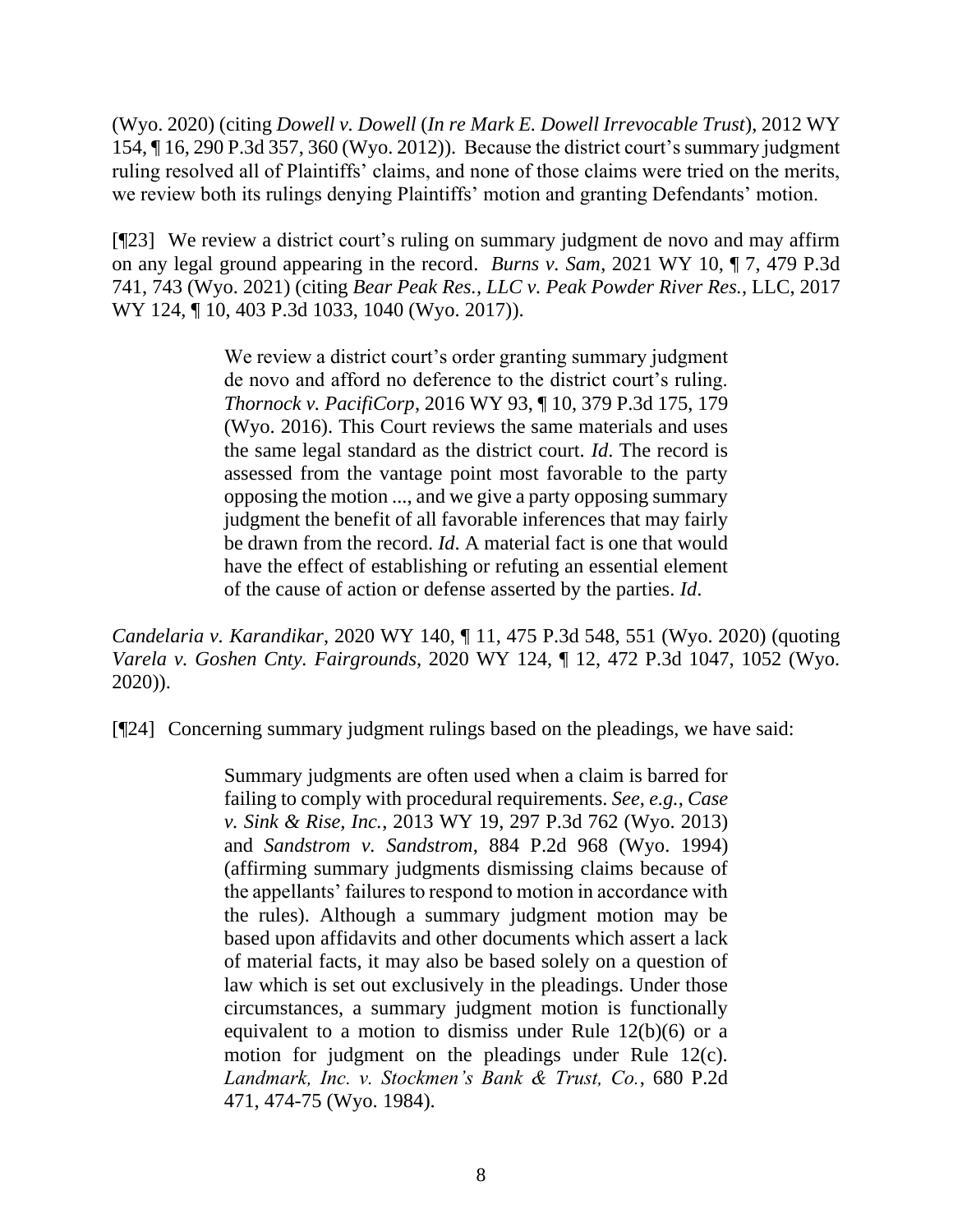*Motzco Co. USA, LLC v. A & D Oilfield Dozers, Inc.*, 2014 WY 5, ¶ 16, 316 P.3d 1177, 1181 (Wyo. 2014).

# **DISCUSSION**

### **I. District Court's Ruling on Equitable Conversion**

[¶25] Plaintiffs contend that the district court erred in finding that Rule 8 of the Wyoming Rules of Civil Procedure barred their claim for relief under the doctrine of equitable conversion, and that they were entitled to summary judgment on the claim. We find the Rule 8 pleading requirement dispositive.

[¶26] To provide context for our discussion of the pleading requirements for an equitable conversion claim, we begin with background on the doctrine and its applicability. Typically, under an installment land contract, the seller of property retains title until the buyer completes the payments required under the contract.<sup>4</sup>

> In an installment land contract, the seller agrees to accept payments from the purchaser, generally by a series of installments over time, until the purchase price as established by the contract has been paid. When the contract price has been paid, the seller must deliver a deed to the purchaser. *[Insurance](http://www.westlaw.com/Link/Document/FullText?findType=Y&serNum=1989048676&pubNum=0000661&originatingDoc=Id56f952ef5ac11d98ac8f235252e36df&refType=RP&originationContext=document&vr=3.0&rs=cblt1.0&transitionType=DocumentItem&contextData=(sc.Search))  [Company of North America v. Ventling](http://www.westlaw.com/Link/Document/FullText?findType=Y&serNum=1989048676&pubNum=0000661&originatingDoc=Id56f952ef5ac11d98ac8f235252e36df&refType=RP&originationContext=document&vr=3.0&rs=cblt1.0&transitionType=DocumentItem&contextData=(sc.Search))* [*Matter of Estate of Ventling*[\], 771 P.2d 388 \(Wyo.](http://www.westlaw.com/Link/Document/FullText?findType=Y&serNum=1989048676&pubNum=0000661&originatingDoc=Id56f952ef5ac11d98ac8f235252e36df&refType=RP&originationContext=document&vr=3.0&rs=cblt1.0&transitionType=DocumentItem&contextData=(sc.Search)) 1989); E. Rudolph, [*The Wyoming Law of Real Mortgages*,] at 147-48 [(1969)]. Prior to the final installment payment and delivery of the deed, the seller retains legal title. *Id.*; *Baldwin* [*[v. McDonald](http://www.westlaw.com/Link/Document/FullText?findType=Y&serNum=1916023333&pubNum=660&originatingDoc=Id56f952ef5ac11d98ac8f235252e36df&refType=RP&originationContext=document&vr=3.0&rs=cblt1.0&transitionType=DocumentItem&contextData=(sc.Search))*], 156 P. 27 [\[\(Wyo. 1916\)\]; 7](http://www.westlaw.com/Link/Document/FullText?findType=Y&serNum=1916023333&pubNum=660&originatingDoc=Id56f952ef5ac11d98ac8f235252e36df&refType=RP&originationContext=document&vr=3.0&rs=cblt1.0&transitionType=DocumentItem&contextData=(sc.Search)) R. Powell, *The Law of Real Property* ¶ 938.20[1] (1989). Although the purchaser usually is given the right to possession, his interest in an installment land contract is equitable, not legal. *[Insurance Company of North America](http://www.westlaw.com/Link/Document/FullText?findType=Y&serNum=1989048676&pubNum=661&originatingDoc=Id56f952ef5ac11d98ac8f235252e36df&refType=RP&originationContext=document&vr=3.0&rs=cblt1.0&transitionType=DocumentItem&contextData=(sc.Search))*, [771 P.2d 388;](http://www.westlaw.com/Link/Document/FullText?findType=Y&serNum=1989048676&pubNum=661&originatingDoc=Id56f952ef5ac11d98ac8f235252e36df&refType=RP&originationContext=document&vr=3.0&rs=cblt1.0&transitionType=DocumentItem&contextData=(sc.Search)) *Baldwin*[, 156 P. 27.](http://www.westlaw.com/Link/Document/FullText?findType=Y&serNum=1916023333&pubNum=0000660&originatingDoc=Id56f952ef5ac11d98ac8f235252e36df&refType=RP&originationContext=document&vr=3.0&rs=cblt1.0&transitionType=DocumentItem&contextData=(sc.Search))

*Metro. Mortg. & Sec. Co., Inc. v. Belgarde*, 816 P.2d 868, 872 (Wyo. 1991) (quoting *Cliff*, 777 P.2d at 601).

[¶27] In contrast, when a transaction is a conveyance with a mortgage back, legal title vests in the buyer/mortgagor upon execution, and the mortgagee holds a security interest in the property.

<sup>4</sup> A contract for deed is also known as an installment land contract. *Cliff & Co., Ltd. v. Anderson*, 777 P.2d 595, 598 n.5 (Wyo. 1989).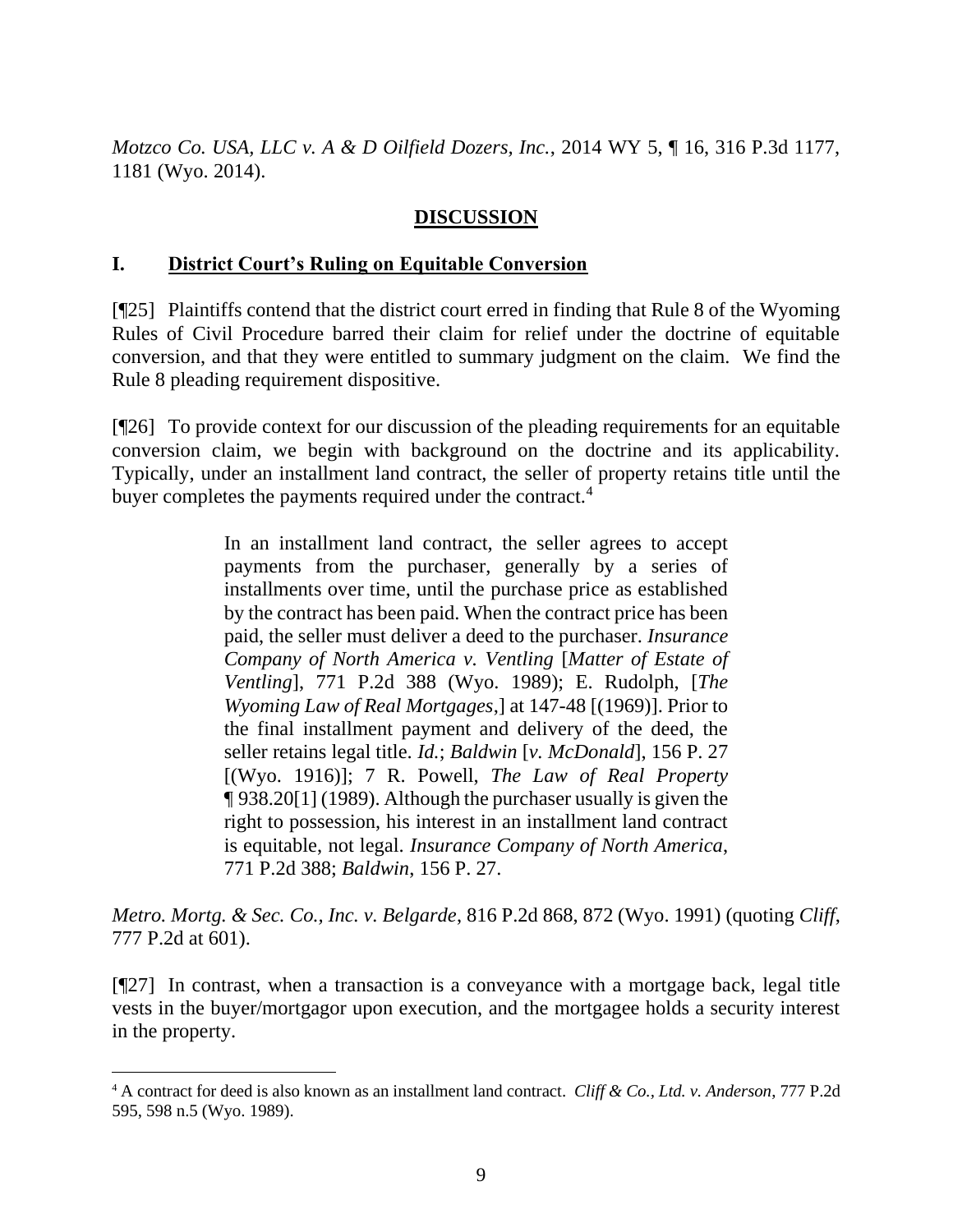The fundamental difference distinguishing a mortgage from an installment land contract, at least in states applying a lien theory to mortgages, is that, in a mortgage, fee title has vested in the purchaser/mortgagor.

*Metro. Mortg.*, 816 P.2d at 872 (quoting *Cliff*, 777 P.2d at 601).<sup>5</sup>

[¶28] Departing from this usual distinction between an installment land contract/contract for deed and a mortgage, the doctrine of equitable conversion operates to deem a buyer under a contract for deed or an installment land contract the holder of legal title from the time the instrument is executed.

> The equitable conversion theory treats the interest of the purchaser to be tangible real estate from the time the installment land contract or contract for deed is executed and considers the purpose of the retention of title by the vendor to be a security interest, with the contractual right to the balance of the purchase price treated as personalty. The net result is that the seller holds the legal title in trust for the buyer.

*Matter of Estate of Ventling*, 771 P.2d 388, 390 (Wyo. 1989) (internal citations omitted); *see also Bentley v. Director of Off. Of State Lands & Invs.*, 2007 WY 94, ¶ 32, 160 P.3d 1109, 1118 (Wyo. 2007).

[¶29] The doctrine applies when a transaction, regardless of being titled a contract for deed or installment land contract, is in fact a mortgage.<sup>6</sup> *See Bentley*, ¶¶ 33-35, 160 P.3d at 1118-19 (rejecting application of the doctrine to an installment land contract); *Metro. Mortg.*, 816 P.2d at 873 (noting that in considering application of the doctrine, a distinction

<sup>5</sup> Wyoming applies a lien theory to mortgages. *Cliff*, 777 P.2d at 601 n.8.

<sup>6</sup> Plaintiffs suggest in their briefing that the doctrine applies when a contract is bilateral rather than unilateral. That is not the correct distinction. "A unilateral contract results from an exchange of a promise for an act, while a bilateral contract results from an exchange of promises." 1 Williston on Contracts § 1:17 (4th ed. May 2021); *see also Brodie v. Gen. Chem. Corp.*, 934 P.2d 1263, 1265 (Wyo. 1997). An installment land contract or contract for deed may be a unilateral contract. *Metro. Mortg.*, 816 P.2d at 875. It may also, however, be a bilateral contract if it contains an exchange of promises. *See*, *e.g.*, *Gross v. Regor Fin. Co.*, 96 F.2d 37, 38 (5th Cir. 1938) (holding that a bilateral and not a unilateral contract was created when a purchaser promised to pay for land in installments and the seller promised to deliver a deed upon final payment). The fact that an installment land contract or contract for deed is bilateral does not implicate the doctrine of equitable conversion. The doctrine applies only when the parties enter into a bilateral agreement that is the equivalent of a mortgage. *Metro. Mortg.*, 816 P.2d at 873. An installment land contract is not the functional equivalent of a mortgage absent clear proof that the parties intended to create a mortgagor-mortgagee relationship. *Id*. at 872 (quoting *Cliff*, 777 P.2d at 600-01).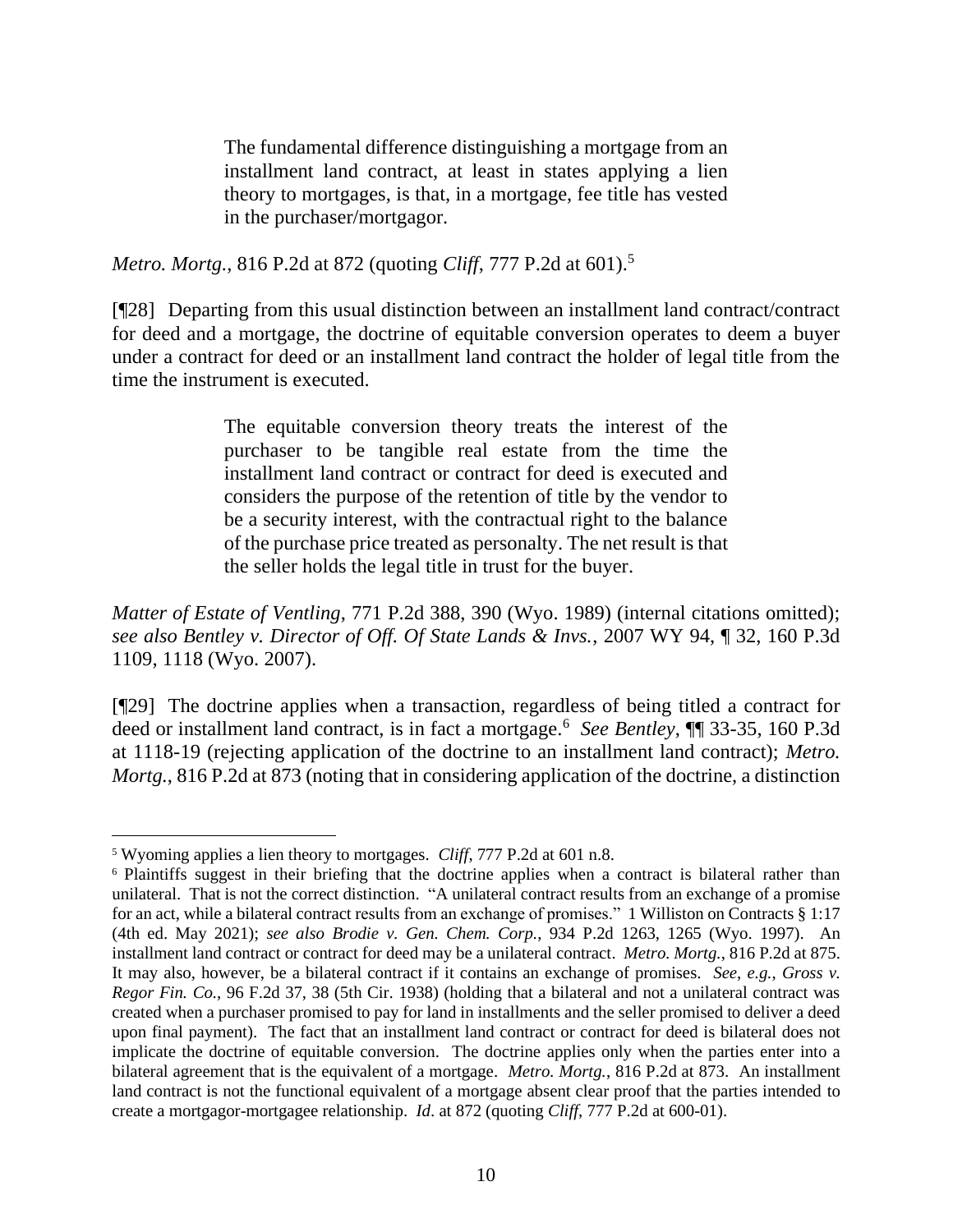must be made between an installment land contract and "a bilateral agreement equivalent to a mortgage, either in law or equity").<sup>7</sup>

[¶30] The instrument the parties executed in this case was titled a contract for deed. It provided that the seller would retain title to the property until the purchase price was paid, and Ms. Winkel did in fact retain legal title, which makes it look very much like the contract for deed or installment land contract that it purported to be. Plaintiffs do not dispute this, but they contend that the contract also contains security terms that reflect the parties' intention to execute a conveyance with a mortgage back. Based on that intent to create a mortgage, they argue that under the doctrine of equitable conversion, they are entitled to be treated as if they held legal title from the date the contract was executed.

[¶31] The district court refused to consider Plaintiffs' equitable conversion argument because they did not timely plead it. Plaintiffs contend that this was error because: 1) equitable conversion is not something that must be pled; and 2) even if it were required to be pled, they timely and adequately pled it. We disagree and conclude that the court properly refused to consider the claim.

[¶32] Rule 8(a)(2) of the Wyoming Rules of Civil Procedure specifies that a "pleading that states a claim for relief must contain a short and plain statement of the claim showing that the pleader is entitled to relief[.]"

> This rule is based upon the theory of notice pleading and only requires that a plaintiff "plead the operative facts involved in the litigation so as to give fair notice of the claim to the defendant." Further, "pleadings must be liberally construed in order to do justice to the parties...."

*Acorn v. Moncecchi*, 2016 WY 124, ¶ 66, 386 P.3d 739, 759 (Wyo. 2016) (quoting *Ridgerunner, LLC v. Meisinger*[, 2013 WY 31, ¶ 12, 297 P.3d 110, 114 \(Wyo. 2013\)\)](http://www.westlaw.com/Link/Document/FullText?findType=Y&serNum=2030133756&pubNum=0004645&originatingDoc=I36ad4590c8e511e6972aa83e6c16e5f7&refType=RP&fi=co_pp_sp_4645_114&originationContext=document&vr=3.0&rs=cblt1.0&transitionType=DocumentItem&contextData=(sc.DocLink)#co_pp_sp_4645_114); *see also Forbes v. Forbes*, 2015 WY 13, ¶ 39, 341 P.3d 1041, 1054 (Wyo. 2015) ("Whether the specificity requirement of the rule has been satisfied rests upon whether fair notice has been provided to the opposing party.") (quoting *Harris v. Grizzle*[, 599 P.2d 580, 583 \(Wyo.](http://www.westlaw.com/Link/Document/FullText?findType=Y&serNum=1979125495&pubNum=0000661&originatingDoc=I6b4d41e9a50211e4b86bd602cb8781fa&refType=RP&fi=co_pp_sp_661_583&originationContext=document&vr=3.0&rs=cblt1.0&transitionType=DocumentItem&contextData=(sc.DocLink)#co_pp_sp_661_583) [1979\)\)](http://www.westlaw.com/Link/Document/FullText?findType=Y&serNum=1979125495&pubNum=0000661&originatingDoc=I6b4d41e9a50211e4b86bd602cb8781fa&refType=RP&fi=co_pp_sp_661_583&originationContext=document&vr=3.0&rs=cblt1.0&transitionType=DocumentItem&contextData=(sc.DocLink)#co_pp_sp_661_583).

# **A. Requirement that Doctrine of Equitable Conversion be Pled**

[¶33] Plaintiffs contend that they were not required to plead their equitable conversion claim because application of the doctrine of equitable conversion is a question of how the

<sup>&</sup>lt;sup>7</sup> An equitable mortgage is "an instrument that was not properly prepared or executed to constitute a legal mortgage." *Marple v. Wyo. Prod. Credit Union*, 750 P.2d 1315, 1319 n.5 (Wyo. 1988). We have recognized that distinguishing between equitable and legal mortgages is of little benefit in determining the effect to be given a transaction. *Id*.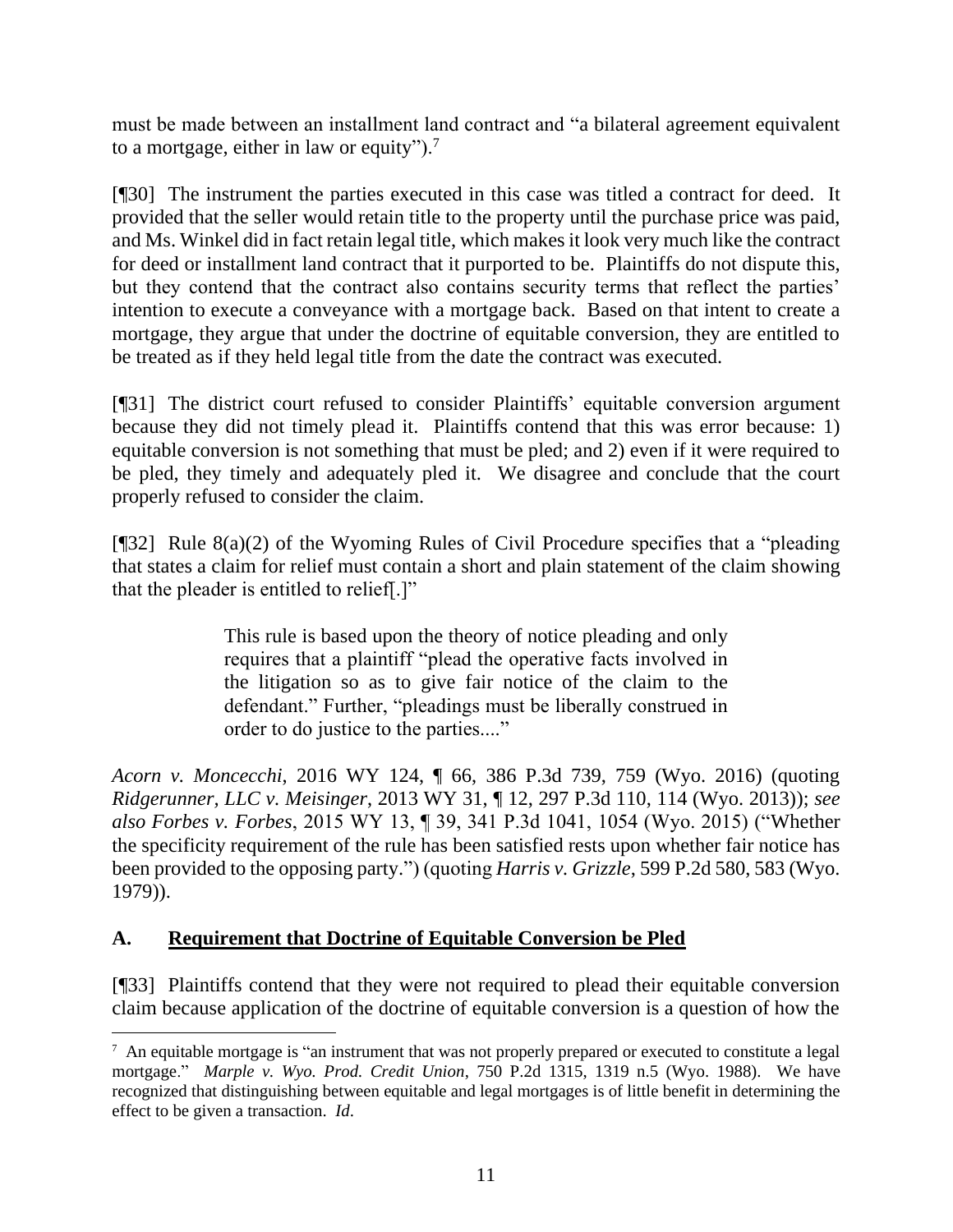contract for deed is interpreted, as opposed to a claim for relief or an affirmative defense under Rule 8. We have previously rejected this distinction in determining whether a matter must be pled.

[¶34] In *Ridgerunner*, the plaintiffs filed a complaint against a corporation and one of its owners. ¶ 3, 297 P.3d at 112. The individually named owner moved to dismiss the claims against him because the complaint made no allegations that would justify piercing the corporate veil. *Id*. ¶ 4, 297 P.3d at 112. In upholding the dismissal, we first observed that "this Court has long recognized that disregarding the corporate entity, or piercing the corporate veil, is a judicially created equitable doctrine used in situations where 'corporations have not been operated as separate entities as contemplated by statute and, therefore, are not entitled to be treated as such.'" *Id*. ¶ 14, 297 P.3d at 115 (quoting *[Kaycee](http://www.westlaw.com/Link/Document/FullText?findType=Y&serNum=2002306960&pubNum=0004645&originatingDoc=I08028f258cb911e28a21ccb9036b2470&refType=RP&fi=co_pp_sp_4645_325&originationContext=document&vr=3.0&rs=cblt1.0&transitionType=DocumentItem&contextData=(sc.DocLink)#co_pp_sp_4645_325)  Land & Livestock v. Flahive*[, 2002 WY 73, ¶ 6, 46 P.3d 323, 326](http://www.westlaw.com/Link/Document/FullText?findType=Y&serNum=2002306960&pubNum=0004645&originatingDoc=I08028f258cb911e28a21ccb9036b2470&refType=RP&fi=co_pp_sp_4645_325&originationContext=document&vr=3.0&rs=cblt1.0&transitionType=DocumentItem&contextData=(sc.DocLink)#co_pp_sp_4645_325) (Wyo. 2002)). We then held:

> While piercing the corporate veil is a "doctrine wherein liability for an underlying cause of action may be imposed upon a particular individual," *[Dombroski v. WellPoint, Inc.](http://www.westlaw.com/Link/Document/FullText?findType=Y&serNum=2013269655&pubNum=0000578&originatingDoc=I08028f258cb911e28a21ccb9036b2470&refType=RP&fi=co_pp_sp_578_231&originationContext=document&vr=3.0&rs=cblt1.0&transitionType=DocumentItem&contextData=(sc.DocLink)#co_pp_sp_578_231)*, [173 Ohio App.3d 508, 879 N.E.2d 225, 231 \(2007\),](http://www.westlaw.com/Link/Document/FullText?findType=Y&serNum=2013269655&pubNum=0000578&originatingDoc=I08028f258cb911e28a21ccb9036b2470&refType=RP&fi=co_pp_sp_578_231&originationContext=document&vr=3.0&rs=cblt1.0&transitionType=DocumentItem&contextData=(sc.DocLink)#co_pp_sp_578_231) *rev'd on other grounds by* [119 Ohio St.3d 506, 895 N.E.2d 538 \(2008\)](http://www.westlaw.com/Link/Document/FullText?findType=Y&serNum=2017197911&pubNum=0000578&originatingDoc=I08028f258cb911e28a21ccb9036b2470&refType=RP&originationContext=document&vr=3.0&rs=cblt1.0&transitionType=DocumentItem&contextData=(sc.DocLink)) (quoting *Geier v. Nat'l GG Indust.*[, 1999 WL 1313640 \(Ohio](http://www.westlaw.com/Link/Document/FullText?findType=Y&serNum=2000031274&pubNum=0000999&originatingDoc=I08028f258cb911e28a21ccb9036b2470&refType=RP&originationContext=document&vr=3.0&rs=cblt1.0&transitionType=DocumentItem&contextData=(sc.DocLink))  [App. 11 Dist.\)\)](http://www.westlaw.com/Link/Document/FullText?findType=Y&serNum=2000031274&pubNum=0000999&originatingDoc=I08028f258cb911e28a21ccb9036b2470&refType=RP&originationContext=document&vr=3.0&rs=cblt1.0&transitionType=DocumentItem&contextData=(sc.DocLink)), and not a separate cause of action, the complaint must still "contain sufficient information to indicate a desire to proceed under the doctrine of piercing the corporate veil." *Dombroski*[, 879 N.E.2d at 231,](http://www.westlaw.com/Link/Document/FullText?findType=Y&serNum=2013269655&pubNum=578&originatingDoc=I08028f258cb911e28a21ccb9036b2470&refType=RP&fi=co_pp_sp_578_231&originationContext=document&vr=3.0&rs=cblt1.0&transitionType=DocumentItem&contextData=(sc.DocLink)#co_pp_sp_578_231) *rev'd on other grounds by* [895 N.E.2d 538.](http://www.westlaw.com/Link/Document/FullText?findType=Y&serNum=2017197911&pubNum=0000578&originatingDoc=I08028f258cb911e28a21ccb9036b2470&refType=RP&originationContext=document&vr=3.0&rs=cblt1.0&transitionType=DocumentItem&contextData=(sc.DocLink))

*Ridgerunner*, ¶ 15, 297 P.3d at 116.

[¶35] This reasoning applies with equal force to a party's desire to seek relief under the doctrine of equitable conversion. Like piercing the corporate veil, the doctrine of equitable conversion changes the nature of the relief to which the parties to a land contract may be entitled, and it may change the course of litigation over the contract.

> Our cases structure a presumption that an instrument such as this is a "unilateral contract" pursuant to which the seller is limited to forfeiture as a remedy, but they also recognize that a contrary intention can be established by either party. The claim of a contrary contention can first be raised by the seller simply by eschewing forfeiture as the remedy and seeking the alternative remedy of foreclosure followed by a deficiency. The question of the intention of the parties is squarely raised when the seller proceeds in that fashion and, in treating with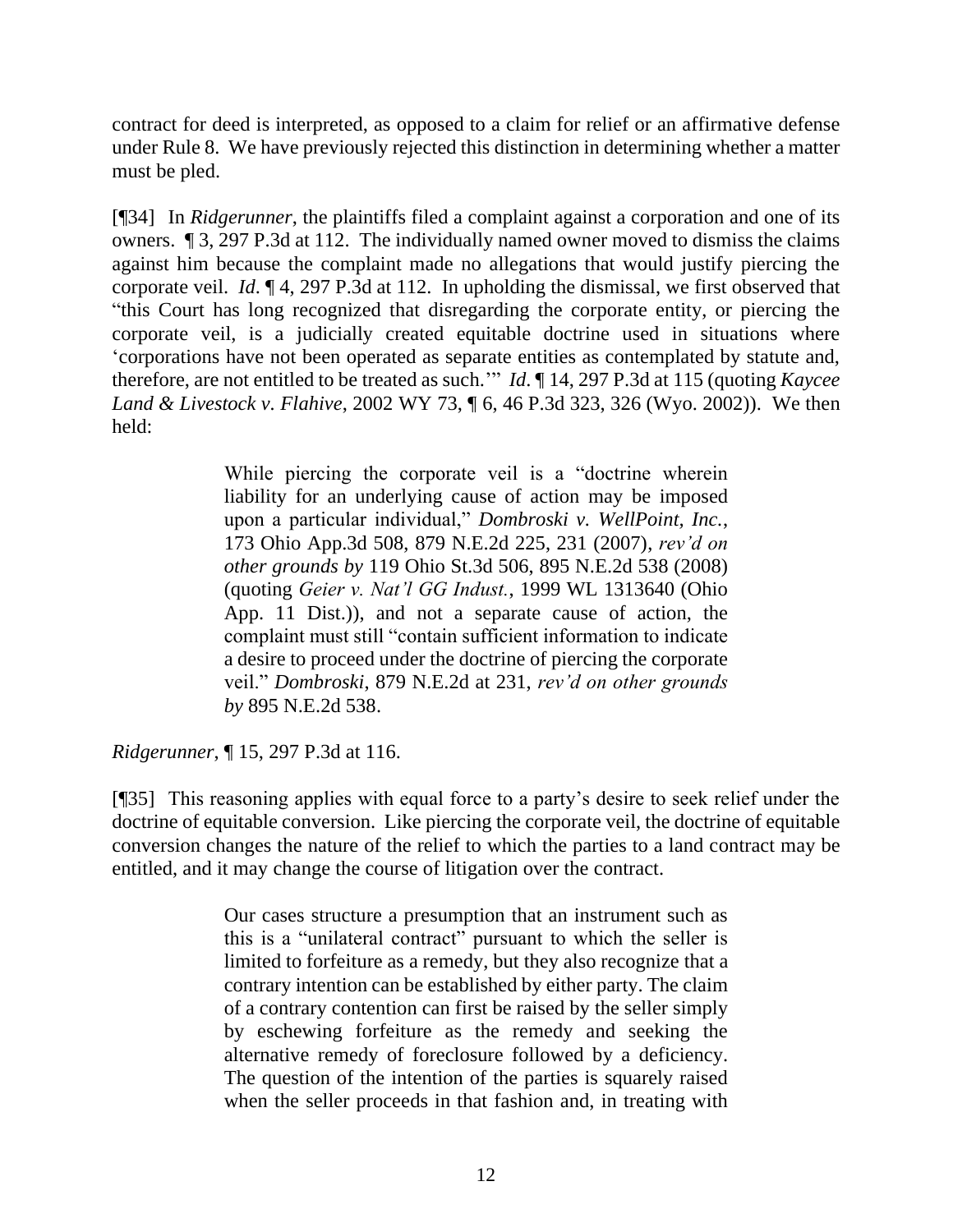that issue, the court must address both the written agreement and the surrounding circumstances. It is likely that the issue will require a trial in most cases in the absence of an admission by the purchaser that the remedy invoked by the seller is correct.

Conversely, the purchaser can assert this issue by bringing an action for relief if the seller proceeds to assert the remedy of forfeiture. In the absence of any admission by the seller, the claim that a bilateral contract is present would require a trial in most cases because of the necessity to consider the written agreement and the surrounding circumstances to discern intent. It appears that, once the question is raised, any presumption that favors an installment land contract can be rebutted by the party asserting a bilateral contract if that party can demonstrate an intent to create a mortgage.

*Metro. Mortg.*, 816 P.2d at 875.

[¶36] Given that application of the doctrine of equitable conversion turns on the parties' intent, as gleaned from the written contract and the surrounding circumstances, invoking it will most certainly affect how the parties approach discovery. Moreover, the doctrine also affects the parties' remedies and clearly may affect the course of litigation. That being the case, we hold that a party seeking to invoke it must plead sufficient facts to put the other party on notice.<sup>8</sup>

# **B. Adequacy of Plaintiffs' Pleadings**

[¶37] Although the district court's ruling on Plaintiffs' equitable conversion claim was a denial of their motion for summary judgment, the ruling was solely a question of law based on the pleadings and was the functional equivalent of a W.R.C.P. 12(b)(6) dismissal. *See Motzko*, ¶ 16, 316 P.3d at 1181. We will therefore review the ruling as we would a Rule 12(b)(6) dismissal and accept the facts alleged in the complaint as true and view them in the light most favorable to Plaintiffs. *See Dockter v. Lozano*, 2020 WY 119, ¶ 6, 472 P.3d 362, 364 (Wyo. 2020) ("We employ the same standards and examine the same materials as the district court: we accept the facts alleged in the complaint . . . as true and view them

<sup>&</sup>lt;sup>8</sup> We are not convinced otherwise by Plaintiffs' suggestion that in other cases this Court raised the doctrine's applicability *sua sponte*. First, the two cases that Plaintiffs cite were both disputes over whether the remedy under the contract at issue was foreclosure or forfeiture. *See Cliff*, 777 P.2d at 598; *Marple*, 750 P.2d at 1317. In addressing that dispute, the Court in both cases addressed whether the contracts were installment land contracts or mortgage agreements, but it did not in either case discuss the doctrine of equitable conversion. *Id*. Additionally, the question of what specificity is required in pleading grounds for relief under a land contract was not an issue raised or addressed in either case.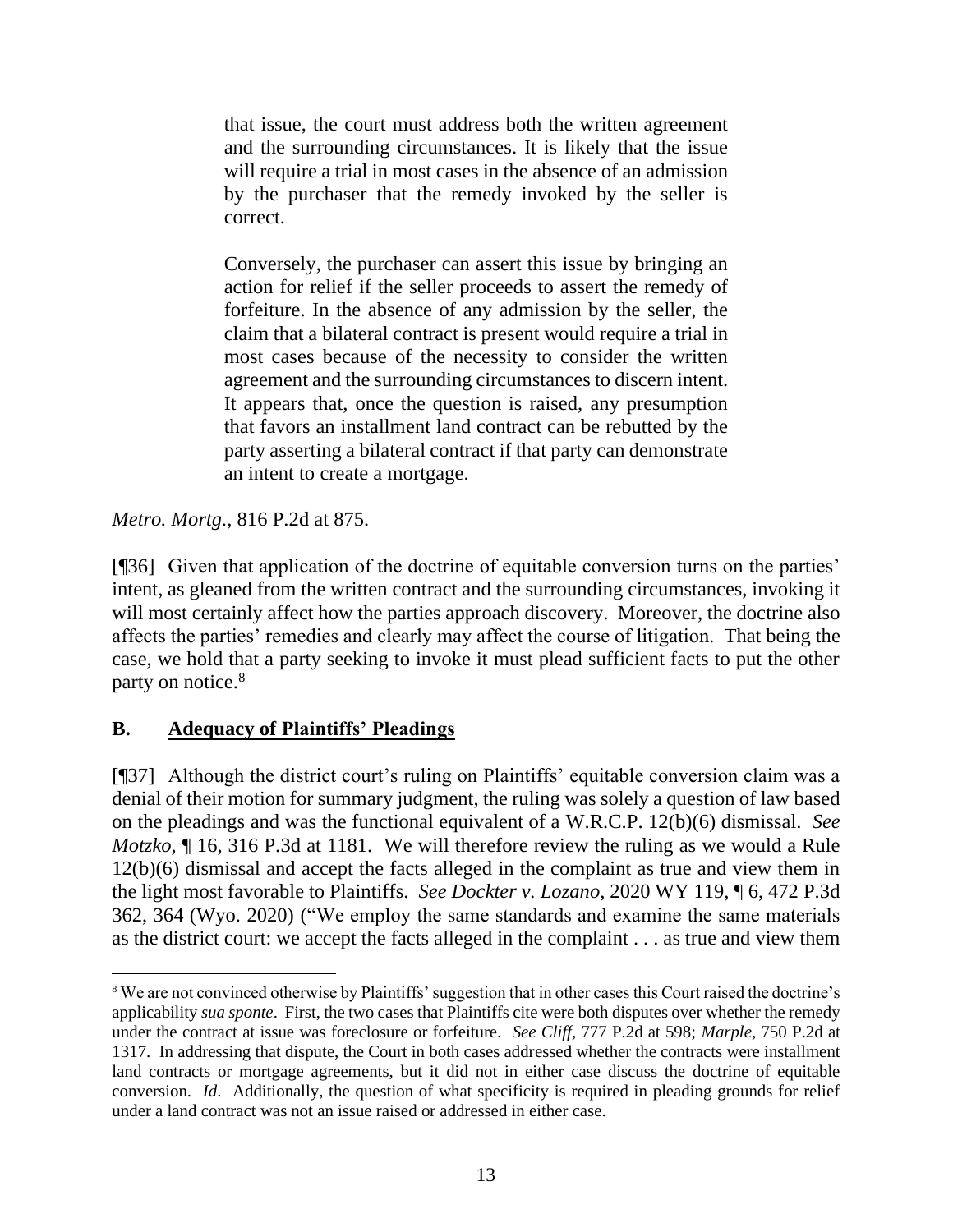in the light most favorable to the non-moving party.") (quoting *[Craft v. State ex rel. Wyo.](http://www.westlaw.com/Link/Document/FullText?findType=Y&serNum=2051225941&pubNum=0004645&originatingDoc=Ic6987bc0f47e11ea8a16b8dfad4105f5&refType=RP&fi=co_pp_sp_4645_399&originationContext=document&vr=3.0&rs=cblt1.0&transitionType=DocumentItem&contextData=(sc.Search)#co_pp_sp_4645_399)  Dep't of Health*[, 2020 WY 70, ¶ 9, 465 P.3d 395, 399 \(Wyo. 2020\)\)](http://www.westlaw.com/Link/Document/FullText?findType=Y&serNum=2051225941&pubNum=0004645&originatingDoc=Ic6987bc0f47e11ea8a16b8dfad4105f5&refType=RP&fi=co_pp_sp_4645_399&originationContext=document&vr=3.0&rs=cblt1.0&transitionType=DocumentItem&contextData=(sc.Search)#co_pp_sp_4645_399).

[¶38] Even viewing the facts pled in the light most favorable to Plaintiffs, we are unable to find any allegations that would put Defendants on notice that Plaintiffs intended to invoke the doctrine of equitable conversion. First, the term equitable conversion does not appear in Plaintiffs' complaint or in their answer to Defendants' counterclaims. Additionally, as discussed earlier, application of the doctrine depends on the existence of a mortgage, either legal or equitable. Yet neither Plaintiffs' complaint nor their answer to Defendants' counterclaims alleged that the installment land contract was, or created, a mortgage. Nor did either claim that Defendants were limited to a remedy of foreclosure or that Plaintiffs had a statutory right of redemption.<sup>9</sup>

[¶39] Plaintiffs nonetheless contend that the complaint was sufficient to put Defendants on notice because: 1) it contained an allegation that Plaintiffs had held equitable title to the property since November 27, 2015; and 2) the contract for deed was attached to the complaint and the applicability of the doctrine was "plainly evident on the face of that contract." We disagree.

[¶40] The allegation that Plaintiffs held equitable title to the property as of November 27, 2015 would have done little to alert Defendants to Plaintiffs' equitable conversion claim. Equitable title is the interest a buyer has under an installment land contract. *See Metro. Mortg.*, 816 P.2d at 872 ("Although the purchaser usually is given the right to possession, his interest in an installment land contract is equitable, not legal.") (quoting *Cliff*, 777 P.2d at 600-01); *Ventling*, 771 P.2d at 389 (under installment land contract, "[t]he interest of the buyer is equitable, not legal"); *see also Cash v. Granite Springs Retreat Ass'n, Inc.*, 2011 WY 25,  $\P$  17, 248 P.3d 614, 620 (Wyo. 2011) (equitable title is "the right to receive legal title upon performance of an obligation"). Equitable conversion, on the other hand, operates to convert a buyer's equitable interest under an installment land contract into a legal one. *See Bentley*, ¶ 32, 160 P.3d at 1118 ("The equitable conversion theory treats the interest of the purchaser to be tangible real estate from the time the installment land contract or contract for deed is executed[.]"); *see also Ventling*[, 771 P.2d at 390](http://www.westlaw.com/Link/Document/FullText?findType=Y&serNum=1989048676&pubNum=0000661&originatingDoc=I0b4290c115e811dc962ef0ed15906072&refType=RP&fi=co_pp_sp_661_390&originationContext=document&vr=3.0&rs=cblt1.0&transitionType=DocumentItem&contextData=(sc.Search)#co_pp_sp_661_390) (under the doctrine of equitable conversion, "[t]he net result is that the seller holds the legal title in trust for the buyer"). Plaintiffs' allegation that they held equitable title was thus consistent with an installment land contract and inconsistent with their equitable conversion claim and therefore obviously would not have put Defendants on notice.

[¶41] Plaintiffs' suggestion that attaching the contract for deed to the complaint should have placed Defendants on notice of their equitable conversion claim is likewise

<sup>&</sup>lt;sup>9</sup> If the contract for deed were a mortgage, its forfeiture provision would be unenforceable and Defendants' sole remedy would be foreclosure and a public sale. *Metro. Mortg.*, 816 P.2d at 872. Additionally, Plaintiffs would have a statutory right of redemption. *Cliff*, 777 P.2d at 601; *see also* Wyo. Stat. Ann. § 1- 18-103 (LexisNexis 2021).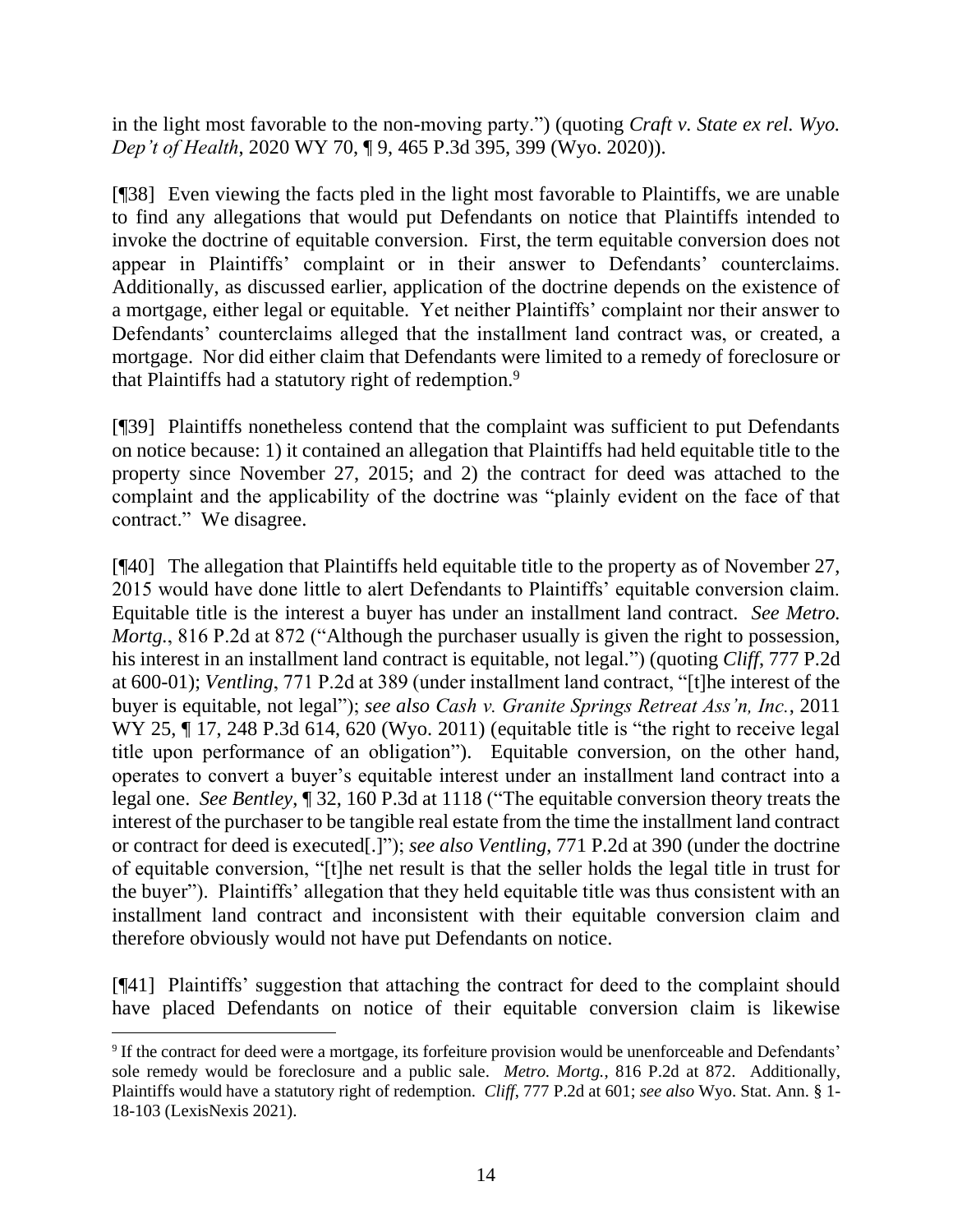unpersuasive. It is akin to the argument we rejected in *Ridgerunner*, that simply naming the owner of a corporation as a defendant is sufficient to place him on notice that the plaintiffs sought to pierce the corporate veil.

> The complaint, however, even when liberally construed, does not indicate a desire to pierce the corporate veil. Although the appellants named Richard Meisinger as an individual defendant, the complaint does not contain any information or allegations, such as the factors the courts consider when determining whether it is proper to pierce the corporate veil, which would put the appellees on notice of that desired intent.

*Ridgerunner*, ¶ 16, 297 P.3d at 116.

[¶42] Similarly, Plaintiffs' allegations concerning the contract for deed did not evidence a desire to have it interpreted as a mortgage. *See Sannerud v. Brantz*, 928 P.2d 477, 481 (Wyo. 1996) (outlining factors relevant to determining whether transaction should be considered a mortgage). Their allegations instead related solely to their claim that the contract for deed was modified to forgive \$140,000 of the purchase price and transfer title to Plaintiffs. In the context of those allegations, we can see no reason that having the contract for deed attached to the complaint would have put Defendants on notice of an equitable conversion claim.

[¶43] Plaintiffs were required to plead facts sufficient to put Defendants on notice that they intended to seek relief under the doctrine of equitable conversion. They did not do so, and we therefore uphold the district court's denial of their motion for summary judgment on that claim.

# **II. District Court's ruling on Plaintiffs' claims for specific performance, breach of contract, breach of the implied covenant of good faith and fair dealing, and promissory estoppel**

[¶44] As indicated earlier, the district court made numerous findings when it granted Defendants summary judgment on Plaintiffs' claims for specific performance, breach of contract, breach of the implied covenant of good faith and fair dealing, and promissory estoppel. The sole finding that Plaintiffs challenge is that the contract for deed was not modified to forgive \$140,000 of the purchase price.

[¶45] Plaintiffs claim that the contract for deed was amended to forgive \$140,000 of the purchase price when Ms. Winkel wrote the word "final" on the receipt documenting their \$40,000 lump-sum payment and told them they owed her nothing more. The district court found that because the notation on the receipt was not signed by either party and appeared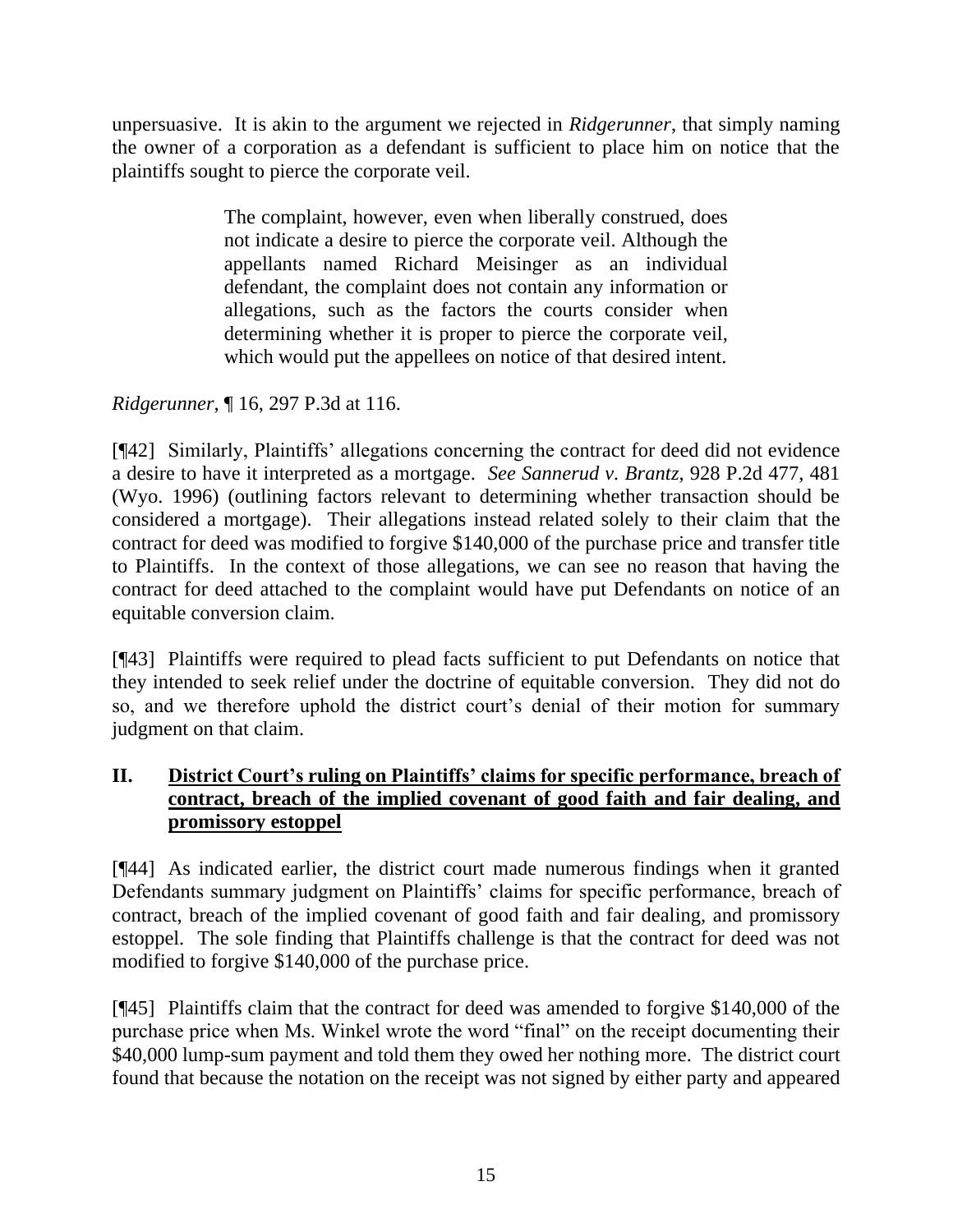only on Ms. Winkel's copy of the receipt, it was not a valid written amendment, as the contract for deed required for any modification.

[¶46] Plaintiffs contend that the court erred because our precedent allows for oral modification of a contract even when that contract requires all amendments to be in writing. They further argue that the parties' dispute over the circumstances surrounding the notation on the receipt, along with oral promises Ms. Winkel made to forgive the \$140,000, created genuine issues of material fact that precluded summary judgment.

[¶47] Plaintiffs are correct that even when a contract contains a clause requiring any modification to be in writing, we may in appropriate circumstances recognize an oral modification. *See Ruby Drilling Co., Inc. v. Duncan Oil Co., Inc.*, 2002 WY 85, ¶ 11, 47 P.3d 964, 968 (Wyo. 2002) ("We have further indicated that an oral modification of a written agreement may be possible even when the agreement contains a no-unwrittenmodification clause. The party asserting that a written agreement was modified by the subsequent expressions or conduct of the parties must prove so by clear and convincing evidence."). We need not decide this question, however, because the lack of consideration for the alleged modification provides an independent basis to uphold the district court's ruling. *See Burns*, ¶ 7, 479 P.3d at 743 ("This Court . . . may affirm a summary judgment on any legal grounds appearing in the record.").

[¶48] "[M]odification of an agreement is void unless supported by consideration." *Knapp v. Landex Corp.*, 2006 WY 36, ¶ 14, 130 P.3d 924, 928 (Wyo. 2006) (citing *[Schlesinger v.](http://www.westlaw.com/Link/Document/FullText?findType=Y&serNum=2001516051&pubNum=0004645&originatingDoc=I7579474fb9c111dab6b19d807577f4c3&refType=RP&fi=co_pp_sp_4645_1237&originationContext=document&vr=3.0&rs=cblt1.0&transitionType=DocumentItem&contextData=(sc.Keycite)#co_pp_sp_4645_1237)  Woodcock*[, 2001 WY 120, ¶ 14, 35 P.3d 1232, 1237 \(Wyo.](http://www.westlaw.com/Link/Document/FullText?findType=Y&serNum=2001516051&pubNum=0004645&originatingDoc=I7579474fb9c111dab6b19d807577f4c3&refType=RP&fi=co_pp_sp_4645_1237&originationContext=document&vr=3.0&rs=cblt1.0&transitionType=DocumentItem&contextData=(sc.Keycite)#co_pp_sp_4645_1237) 2001)). "Consideration may take a variety of forms including the performance of some act, a forbearance, or the creation, modification, or destruction of a legal relationship," but it cannot be "an obligation the promisor is already legally required to perform." *Schelsinger*, ¶ 14, 35 P.3d at 1237 (citing *[Prudential Preferred Properties v. J and J Ventures, Inc.](http://www.westlaw.com/Link/Document/FullText?findType=Y&serNum=1993179048&pubNum=0000661&originatingDoc=Id37f1af9f55811d983e7e9deff98dc6f&refType=RP&fi=co_pp_sp_661_1272&originationContext=document&vr=3.0&rs=cblt1.0&transitionType=DocumentItem&contextData=(sc.Search)#co_pp_sp_661_1272)*, 859 P.2d 1267, [1272 \(Wyo.](http://www.westlaw.com/Link/Document/FullText?findType=Y&serNum=1993179048&pubNum=0000661&originatingDoc=Id37f1af9f55811d983e7e9deff98dc6f&refType=RP&fi=co_pp_sp_661_1272&originationContext=document&vr=3.0&rs=cblt1.0&transitionType=DocumentItem&contextData=(sc.Search)#co_pp_sp_661_1272) 1993); *Prows v. State*[, 822 P.2d 764, 768 \(Utah 1991\)\)](http://www.westlaw.com/Link/Document/FullText?findType=Y&serNum=1991200097&pubNum=0000661&originatingDoc=Id37f1af9f55811d983e7e9deff98dc6f&refType=RP&fi=co_pp_sp_661_768&originationContext=document&vr=3.0&rs=cblt1.0&transitionType=DocumentItem&contextData=(sc.Search)#co_pp_sp_661_768).

[¶49] Plaintiffs contend that Ms. Winkel modified the contract for deed after they made the \$40,000 lump-sum payment in April 2019. It is not clear that Plaintiffs assert that the \$40,000 payment was consideration for the modification, but it certainly could not have been because they were already obligated to make that payment under the contract for deed. *See, e.g.*, *Schlesinger*, ¶ 14, 35 P.3d at 1237-38 ("Payment of a debt which is due and undisputed does not constitute consideration for a promise. Likewise, a mere promise to pay a debt for which the promisor is already legally bound does not constitute a consideration sufficient to support a new contract."); *Roussalis v. Wyoming Med. Ctr., Inc.*, 4 P.3d 209, 239 (Wyo. 2000) ("[T]his Court follows the 'pre-existing duty rule,' namely, an agreement to do what one is already bound to do cannot serve as consideration to support a modification."). Beyond that, Plaintiffs have cited no evidence of consideration for the modification and have in fact admitted there was none. Robert James testified: